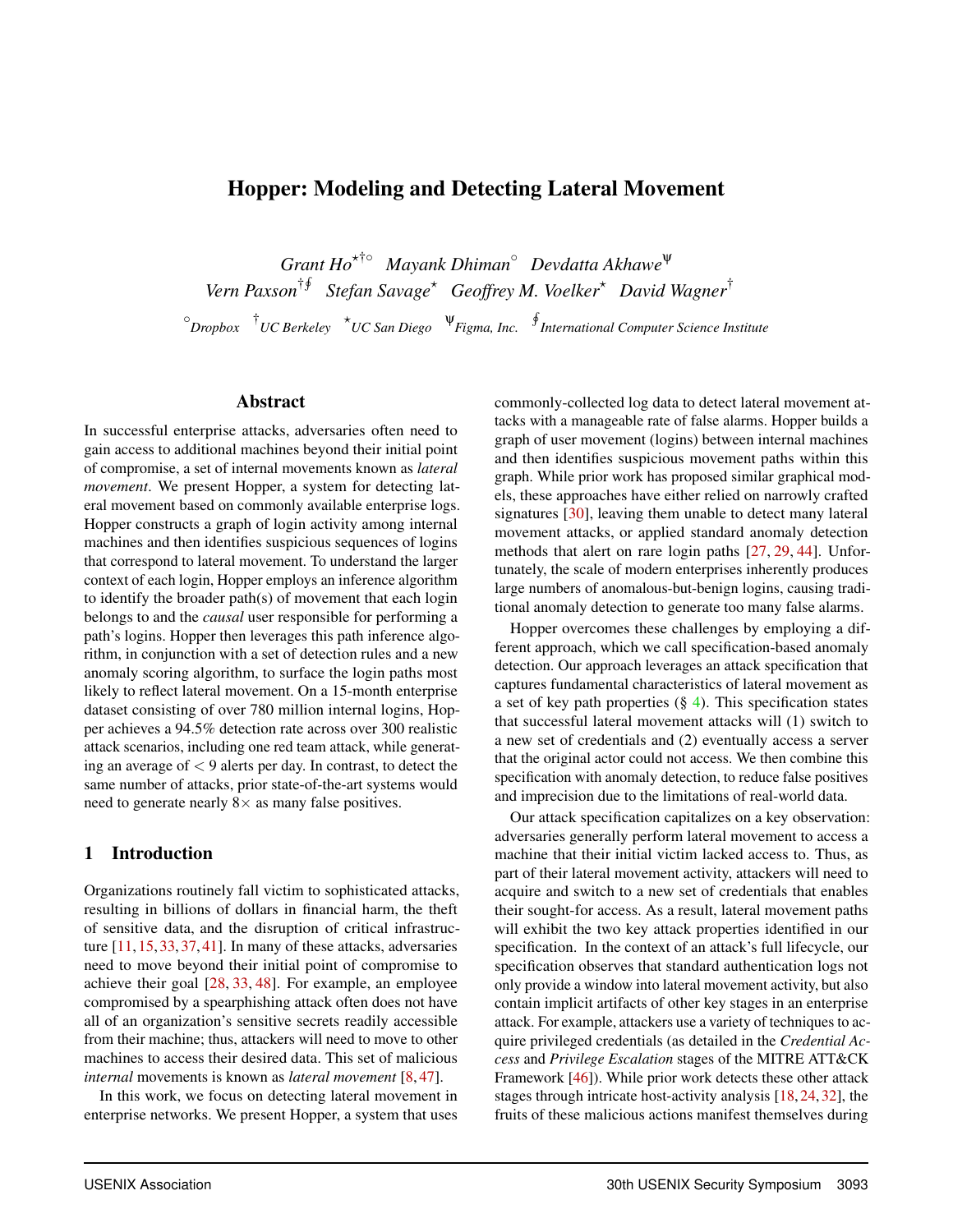lateral movement, since attackers use these new credentials to access new data and machines. Through the detection methods that we develop, Hopper infers and leverages such signals (reflected in our two key attack properties) to help uncover lateral movement activity.

To identify paths with the two key properties, we develop methods for reconstructing a user's global movement activity from the point-wise login events reported in common authentication logs. These methods allow Hopper to infer the *causal* user responsible for performing each login and the broader path of movement a login belongs to (§ 5). Unfortunately, real-world authentication logs do not always contain sufficient information for Hopper to clearly identify the causal user who made each login, resulting in uncertainty about whether some paths truly exhibit the two key attack properties. To resolve these cases of uncertainty, Hopper employs a new anomaly detection algorithm to identify the most suspicious paths to alert on  $(\S 6)$ . This selective approach to anomaly detection is a key distinction that allows Hopper to significantly outperform prior work that relies on traditional anomaly detection [44] or signature-based detection [30].

We evaluate Hopper on a 15-month enterprise data set that contains over 780 million internal login events (§ 7). This data includes one lateral movement attack performed by a professional red team and 326 simulated attacks that span a diverse array of real-world scenarios (ranging from ransomware to stealthy, targeted machine compromise). On this data set, Hopper can detect 309 / 327 attacks while generating  $\lt 9$  false positives per day on average, which is an  $8\times$ improvement over prior state-of-the-art systems [44].

In summary, we make the following contributions:

- We present Hopper, a novel system that uses commonlycollected authentication logs to detect lateral movement. Hopper employs a new detection approach based on a principled set of properties that successful lateral movement paths will exhibit  $(\S 4)$ .
- Our approach identifies paths with these key properties by inferring the broader paths of movement that users make  $(\S$  5), and strategically applies a new anomaly scoring algorithm to handle uncertainty that arises due to the limited information in real-world logs  $(\S 6)$ .
- We evaluate Hopper on 15 months of enterprise data, including a red team attack and over 300 realistic attack simulations. Hopper detects 94.5% of these attacks, and produces  $8 \times$  fewer false alarms than prior work (§ 7).

### 2 Background

The internal movements that attackers make between machines within an enterprise is known as *lateral movement* (Figure 1). In this section, we review prior work on defending against lateral movement and describe the goals and assumptions that underlie our detection approach.



Figure 1: Lateral movement, depicted as red arrows, is the set of attacker movements between *internal* machines in an enterprise.

## 2.1 Related Work

Prior work pursues three general strategies for mitigating lateral movement: improving security policies to limit attacker movement; detecting lateral movement activity; and developing forensic techniques to help remediate a known attack. We consider the first and last lines of work as complementary directions to our work; we focus on developing practical detection for lateral movement attacks. The first direction, proactively improving security policies, enables an organization to implement better least privilege policies and identify high-risk machines that warrant additional monitoring [10, 12, 16, 42]. While beneficial, these policies do not fully eliminate all possible lateral movement paths; indeed, our work aims to detect attacks that can succeed even at organizations with good least privilege hygiene. The third line of related work, investigating a known attack, assumes that an organization has already identified the existence of a breach. Enterprises can use these prior methods to effectively analyze and remediate a lateral movement attack identified by Hopper.

Prior work on detecting lateral movement frequently models internal logins as a graph of machine-to-machine movement [2, 4, 27, 29, 30, 40, 44, 50], an idea that we draw upon. However, unlike our work, prior systems detect lateral movement by applying narrow signatures or traditional machine learning techniques to flag anomalous activity. Kent et al. [27] detect the use of compromised credentials by training a logistic regression model to detect when an account accesses an unusual set of machines; their classifier achieves a true positive rate of 28% and incorrectly flags 1 / 800 users as compromised. Bowman et al. [4] and log2vec [29] use deeplearning methods to build anomaly detection systems, with hand-tuned thresholds, that identify clusters of suspicious logins. These approaches incur false positive rates ranging from 0.9% [4] to 10% [29] to detect 80–90% of simulated attacks and/or red team exercises in their data.

Among the best performing prior work, Siadati and Memon propose a detector for identifying "structurally anomalous logins", which we refer to as SAL [44]. On one month of data, SAL can detect 82% of randomly generated attack logins at a 0.3% false positive rate (> 500 false alarms/day on their dataset). Whereas SAL focuses on identifying point-wise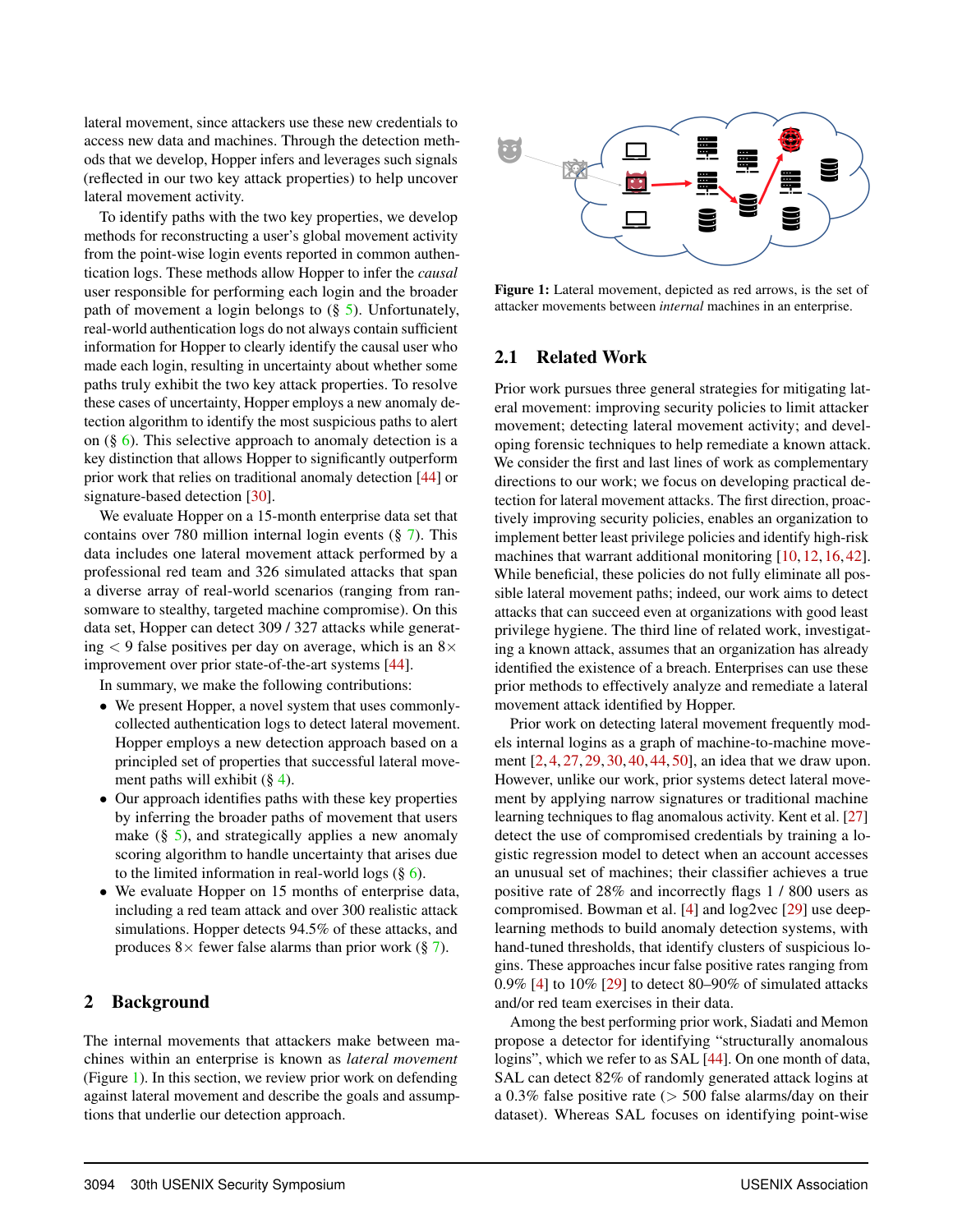anomalous logins ("one-hop" paths), Latte [30] detects twohop lateral movement attacks by identifying paths where each login has rarely occurred in prior history. Latte then uses a specific signature to reduce false positives by only alerting on rare paths that also include a remote file execution operation on the path's final machine (identified by a set of hard-coded Windows events). Based on one day of data and a specific anomaly threshold, Latte can detect a pentester exercise while generating 13 false alarms. Although Latte can identify longer attack paths, its narrow signature, which requires the attacker to perform a specific action on the final host, can lead to false negatives. Moreover, implementing this signature faces practical challenges, since common authentication logs from Linux and Mac OS systems do not provide an easy way to re-implement Latte's Windows-specific signature.

Although they provide good starting points for detection, prior systems generate an impractical volume of false positives or incur too many false negatives (Section 7.4 reports the performance of SAL on our data set). Our work addresses these challenges with a new approach to identifying suspicious login paths. Rather than alerting on paths that are simply anomalous or relying on signatures that target specific host operations, we identify a set of key properties about attack paths based on the overarching goals of lateral movement. By focusing on paths with these properties, and only applying anomaly detection in scenarios with high uncertainty, our approach detects a wider range of attacks than those that employ a narrow signature, while also generating fewer false positives than traditional anomaly detection methods.

## 2.2 Security Model

Detection Goals: Hopper aims to (1) detect a diverse range of lateral movement attacks, while (2) generating a very low volume of false positives. We focus on developing detection for settings where an organization has a team of security analysts with a limited time budget for reviewing alerts. In particular, we design Hopper to score a set of movement paths in terms of how problematic the activity appears to be, allowing an organization to specify their own bound on the number of alerts that Hopper generates. Based on prior work [3, 23] and the practical experiences of our industry collaborators, this alert-budget design accurately reflects a real-world operating model for many organizations. We consider Hopper successful if it produces an alert for any login made by an attacker. Upon confirming the presence of an attack, organizations can use forensic techniques from complementary work [19,25,50] to perform further analysis and remediation.

Threat Model: Similar to prior work, we focus on detecting interactive and credential-based lateral movement attacks [44]. Under this threat model, we assume that an attacker has managed to compromise an initial "foothold" machine within the enterprise, but they (1) need to acquire additional creden-

| <b>Nodes (Source + Destination Machines)</b>                     | Edge (Login)                 |
|------------------------------------------------------------------|------------------------------|
| Hostname<br>Client vs. server<br>Owner's username (clients only) | Timestamp<br>Target username |

Table 1: The information for each login event in our data. Each login creates a unique edge between two nodes (internal machines) in the graph that Hopper constructs  $(\S 4.2)$ .

tials to access the data or systems they ultimately seek, and (2) move between machines via login or remote command execution events that use a set of credentials for authentication. In particular, attackers may exploit vulnerabilities on machines or weak authentication protocols (e.g., privilege escalation or pass-the-hash attacks), but we assume that their movement between machines produces a login event visible to our detector. Additionally, this threat model focuses on attackers who manually perform the movement (login) operations during their attack, as opposed to an attack that installs malware that moves to new systems autonomously. Our threat model reflects the behavior of many real-world lateral movement attacks, ranging from targeted attacks by state-sponsored actors [5, 20, 31, 34, 36, 39, 45] to newer and stealthier forms of ransomware [13, 48].

### 3 Data

Our work uses a collection of successful login events between internal machines by employees at  $Dropbox, 1$  a large enterprise that provides storage and cloud collaboration services to hundreds of millions of users. Whenever a machine receives a remote access attempt from another machine (e.g., an inbound ssh session or a remote command execution issued via utilities like psexec), the receiving machine generates a record of a remote "login". Because most operating systems record these login events by default, organizations collect these authentication logs as part of standard security best practices.

This data provides visibility into the internal logins between machines within Dropbox's corporate network, such as client laptops, authentication servers (e.g., Windows Domain Controller), and a variety of infrastructure and application servers (e.g., DNS servers, machines that test and build applications, and analytics servers). Representative of the heterogeneous nature of modern enterprises, the logins in our data span a variety of authentication protocols (e.g., Kerberos and ssh) across many types of devices (laptops, physical servers, and virtual machines), operating systems (Windows, Mac OS, and Linux), and account types (e.g., regular users, administrators, and service accounts).

<sup>&</sup>lt;sup>1</sup>Because our work focuses on mitigating successful lateral movement, our analysis omits failed logins; however, future work could investigate ways to incorporate such failures as additional detection signals.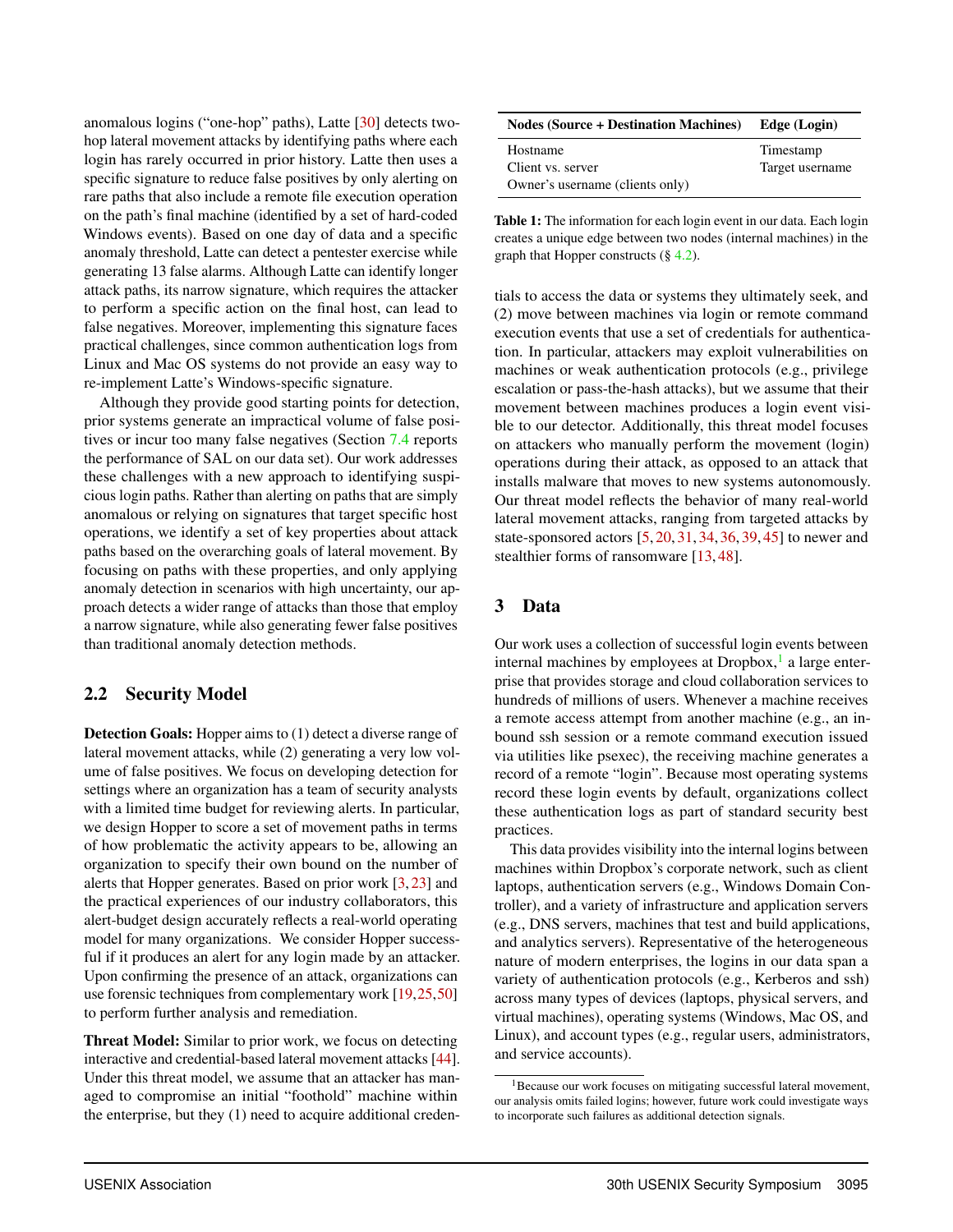### 3.1 Data Size and Schema

Our data contains 784,459,506 successful logins from Jan 1, 2019 to Apr 1, 2020 (15 months). As shown in Table 1, each login event contains a timestamp, the target username of the login, the source and destination machines that initiate and receive the login, respectively, and metadata about these machines. These logins span 634 accounts and occur between 2,327 machines. Section 8.2 provides more details about the graph topology of our login data, and how different network configurations might affect our detection algorithms.

# 3.2 Data Cleaning

The vast majority of our data's login events do not reflect meaningful remote access events (i.e., did not enable a user to remotely execute commands or access sensitive data on the destination machine). Hopper applies four filtering rules described below to remove these logins from our data set. Excluding these spurious logins, our data set contains 3,527,844 successful logins, with a median of 4,098 logins per day.

Filtering Windows logins: As noted in prior work [27], many "logins" between internal machines in Windows enterprise environments do not represent a meaningful remote access event. Rather, these logins often correspond to uninteresting artifacts and special API calls that result from Windows enterprise logging, and do not provide a user with the ability to access data or alter the destination machine. Removing these logins from our data results in a  $40\times$  reduction, which comes primarily from removing three types of logins: printing jobs, authentications into update and logging servers, and nonadministrator logins to Windows Domain Controllers. Most non-administrator logins to Domain Controllers correspond to artifacts of Kerberos authentication, where Domain Controllers serve the role of a Kerberos Key Distribution Center (KDC) and requests for a Kerberos ticket generate a record of a "login" into the Domain Controller. After removing this collection of spurious logins, our data set contains roughly 19.5 million login events.

Filtering automation logins: We further winnow our data set by removing internal logins that result from low-risk automation. Hopper analyzes a historical set of logins and identifies a set of login edges that correspond to automation. Specifically, each automation edge consists of a triplet (source, destination, and username), that  $(1)$  occurs frequently across our data,<sup>2</sup> (2) occurs on at least 50% of the historical days, and (3) has a target username that does *not* match any employee's account (i.e., a non-human username). Hopper then outputs a list of these edges as candidates for automation related logins. After a review by the organization's security team, Hopper removes

any login whose (source, destination, and target user) matches an edge listed in the approved automation set.

In our data, Hopper identifies a set of approximately 30 automation edges that account for over 16 million login events. Manually inspecting these automation logins reveals that they correspond to mundane operations with minimally privileged service accounts via a restricted set of remote-API calls (e.g., specific remctl calls [1] exposed by the destination machines). For example, many of these logins resulted from file synchronization operations between a central "leader" node and geographic replicas (e.g., a central software repository machine syncing its content with replicated, regional servers). Another common category of these automation logins corresponds to version control and bug tracking software performing git operations to synchronize state among each other; these internal logins occurred under a restricted "git" user account that has access to a limited API of git operations.

# 3.3 Ethics

This work involved a collaboration between academia and industry. Our research used an existing, historical data set of employee logins between internal machines at Dropbox, which enterprises commonly collect to secure their environment. Only authorized security employees at Dropbox accessed this data; no sensitive data or personally identifying information was shared outside of Dropbox. Additionally, the machines that store and operate directly on data from Dropbox's customers reside on separate infrastructure; our study did not involve that infrastructure or access any customer-related data. This project underwent internal review and received approval by the legal, privacy, and security teams at Dropbox.

## 4 Modeling Lateral Movement

Our Approach: Hopper, our system, constructs a graph of user logins between internal machines and then detects lateral movement by identifying suspicious paths in this graph. A suspicious path corresponds to a sequence of logins made by a single actor with two properties: (1) the path has at least one login where the actor uses a set of credentials that does not match their own, (2) the path accesses at least one machine that the actor does not have access to under their own credentials.

Motivating Intuition: This approach leverages a simple yet powerful observation: in many real-world enterprise attacks, adversaries conduct lateral movement to acquire additional credentials and access new machines that their initial foothold did not have access to [9,20,31,34,36,39,45]. For example, at many organizations, access to sensitive data and/or powerful internal capabilities requires a special set of privileges, which most enterprise users lack. Thus, attacker lateral movement will produce paths that use a new (elevated) set of credentials

<sup>&</sup>lt;sup>2</sup>In our work, we define a frequently occurring edge as one that occurs greater than  $N = 24 \times D$  times, where *D* equals the number of days in the historical data set (i.e., in total, the edge occurs at least as often as a process that runs once every hour on each day in the historical data set).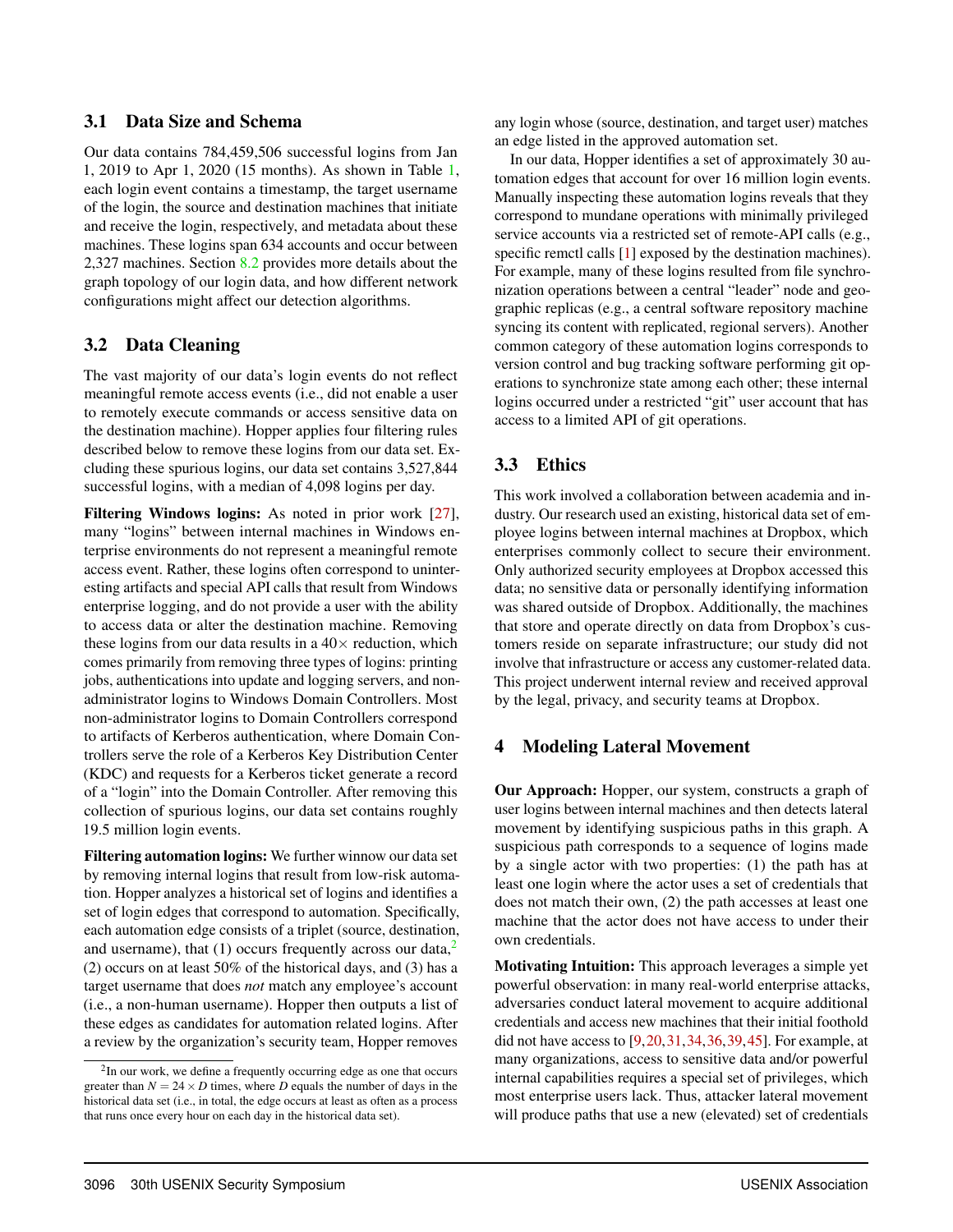

Figure 2: Hopper analyzes login events between internal machines within an enterprise and generates alerts for paths of logins that correspond to suspicious lateral movement activity. Hopper has two key components: (1) a causality engine that infers a set of causal paths that a login might belong to  $(\S 5)$ , and (2) detection and scoring algorithms that decide whether to alert on a path of logins (§ 6).

(Property 1) and access sensitive machines that their initial victim could not access (Property 2). By searching for these two key properties, Hopper also illustrates how login data not only provides visibility into attacker lateral movement, but also contains latent signals that reveal the completion of other core stages of an attack's lifecycle. For example, Property 1 captures the fact that attackers frequently acquire privileged credentials (the "privilege escalation" and "credential access" stages from the MITRE ATT&CK Framework [46]) to access additional machines within an organization.

Moreover, the combination of these two attack path properties corresponds to characteristics that we do not expect in benign paths: users should access machines under their own credentials and they should only login to machines that they have legitimate privileges to access.

### 4.1 Challenge: Anomalies at Scale

Prior work detects lateral movement by identifying logins that traverse rare graph edges, under the assumption that attacker movement will occur between users and machines that rarely interact with each other [2, 30, 44]. While intuitive, these approaches generate too many false positives, due to the volume of rare-but-benign behavior that occurs in large enterprises.

Even after applying Hopper's data cleaning steps (§ 3.1), tens of thousands of logins create "rare" graph edges in our data set. If we alerted on logins whose edges have never occurred in recent history, such a detector would produce over 24,000 alerts across our data (over 1,600 alerts / month). These rare-but-benign logins stem from a diverse set of causes, such as users performing maintenance on machines they rarely access (e.g., a user serving on their team's on-call rotation), new users or employees returning from a long vacation, and users simply accessing rare-for-their-role services. Although prior work introduces techniques to refine this anomaly detection approach, they still produce too many false positives  $(\S 7.4)$ . By re-framing the definition of an attack path from simply anomalous paths, to paths that contain the key properties we highlight, Hopper can detect a range of lateral movement attacks with significantly fewer false positives.



Figure 3: An example of a simple login graph. Solid black edges (*L*<sup>1</sup> and *L*2) correspond to benign login events. Dashed red edges (*L*<sup>3</sup> and *L*4) correspond to a lateral movement attack path.

### 4.2 Hopper: System Overview

Hopper consists of two stages, shown in Figure 2. The first stage of Hopper  $(\S 5)$  runs a "causality engine" that aggregates a set of logins into a graph of user movement and identifies broader paths of movement formed by groups of logicallyrelated logins. The second stage of Hopper (§ 6) takes a set of login paths and decides whether to generate an alert by identifying which login paths contain the two key attack properties described above. During this final stage, Hopper prunes common benign movement paths, extracts a set of features for each path, and uses a combination of detection rules and a new anomaly scoring algorithm to compute the "suspiciousness" of each login path.

The Login Graph: Given a set of logins, Hopper constructs a directed multi-graph that captures the interactions among users and internal machines. Figure 3 shows a simple example of a login graph constructed by Hopper. Each login creates a directed edge in the graph, where the edge's source and destination nodes correspond to the machine initiating and receiving the login. Edges represent unique, timestamped logins from the source to the destination machine; multiple logins between the same two machines generate multiple edges. Each edge is annotated with a target username: the account that was logged into on the destination machine (the username and permissions that the new session operates under).

Login Paths and Causal Users: A path of logins corresponds to a series of connected edges, where each edge is "caused" by the same actor. We use the term *causal user* to refer to the actor whose machine initiated a path of logins, which might not be the same as the *target user* recorded in each login. The causal user is the original actor responsible for making these logins (taken from the first edge in each path), while each login's target user reflects the credentials that the login's destination machine received.

For example, in Figure 3, an attacker compromises Alice's machine (*A*) and makes a series of internal logins that forms a two-hop lateral movement path from Machine *A* to *Z*. The attacker first uses Alice's credentials in a login to Machine *Y*, shown as *L*3. Then the attacker compromises Bob's cre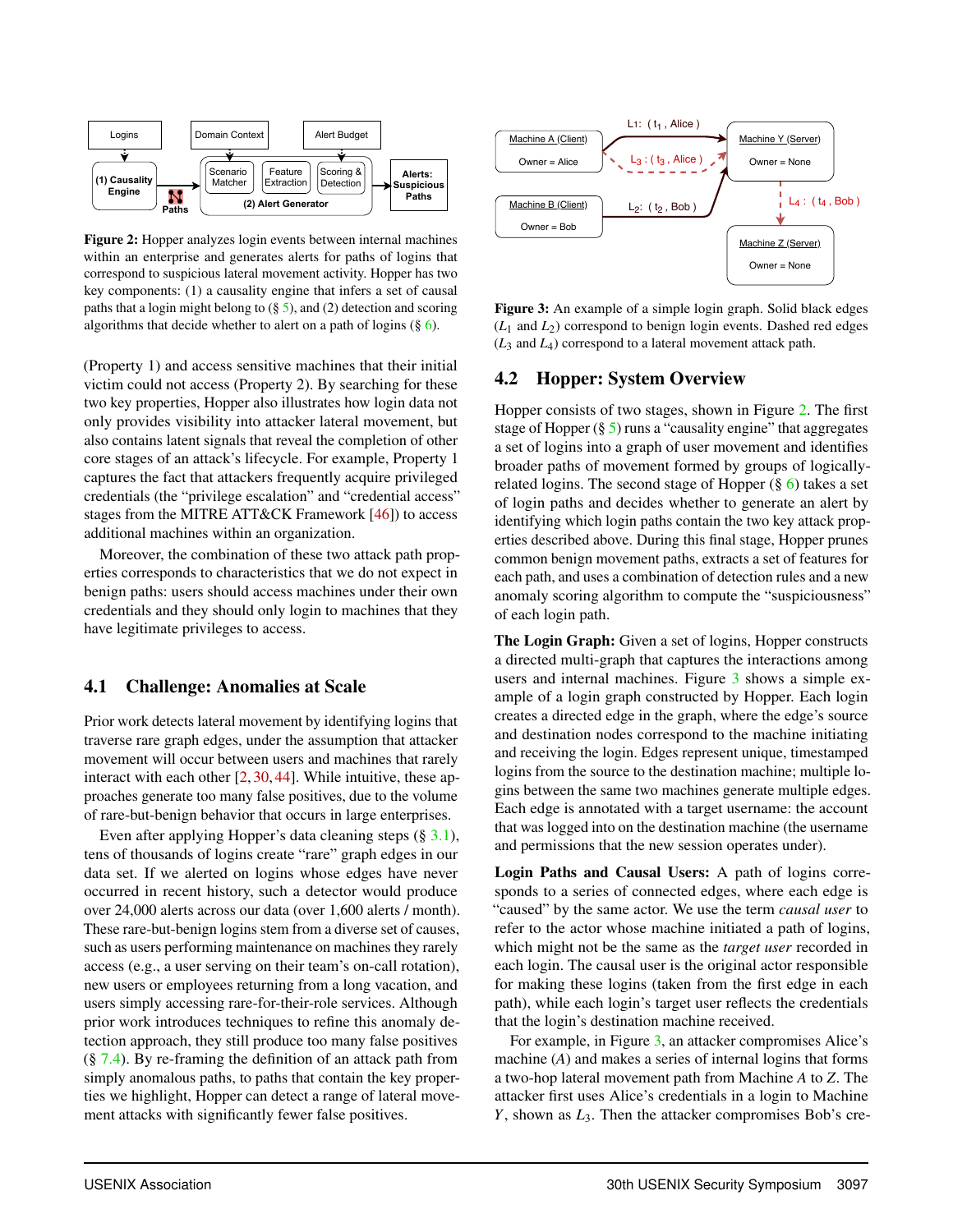dentials on *Y* and uses them to login to Bob's account on *Z*, labeled *L*4. For each of the logins in this path, Alice is the causal user, since all of the logins were made (caused) by a user starting from Alice's machine. Alice and Bob are the target users of *L*<sup>3</sup> and *L*<sup>4</sup> respectively, since each login presented those usernames and credentials during authentication.

Path Types: One of the key attack properties that Hopper looks for is whether a path's causal user ever authenticates into a machine with a new set of credentials. As described later in Section 5, the information provided in standard authentication logs does not always enable Hopper to precisely infer whether a path exhibits this property. Accordingly, Hopper makes a distinction between three types of paths: a BENIGN path, a path with a CLEAR credential switch, or an UNCLEAR path.

Hopper labels a path as BENIGN if every login in the path uses the causal user's credentials (e.g., no switch in credentials occurred). A path has a CLEAR credential switch if at least one login in the path must have switched to a new set of credentials. For example, in Figure 3, assume that login  $L_2$  did not occur at all, then the paths  $(L_1, L_4)$  and  $(L_3, L_4)$ correspond to paths with a CLEAR switch, because all paths leading to *L*<sup>4</sup> previously used a different set of credentials. On the other hand, if all of *L*1, *L*2, *L*<sup>3</sup> occurred and Hopper cannot clearly determine which of them caused *L*4, then Hopper will treat both the paths  $(L_1, L_4)$  and  $(L_3, L_4)$  as UNCLEAR paths. An UNCLEAR path corresponds to a situation where Hopper cannot cleanly infer a causal path for a given login, but rather infers multiple potential paths, where some of the paths involve a switch in credentials (e.g., *L*<sup>3</sup> to *L*4), but others do not (e.g.,  $L_2$  to  $L_4$ ). As discussed in Section 6, because of these different levels of certainty, Hopper uses two sets of detection algorithms to classify a path as malicious. For paths with a CLEAR credential switch, Hopper applies a simple rule-set  $(\S 6.1)$ . However, when limitations in real-world logs create uncertainty about the paths that Hopper's causality engine infers (i.e., UNCLEAR paths), Hopper uses an anomaly scoring algorithm to determine when to alert on a path  $(\S 6.2)$ .

## 5 Inferring Causal Login Paths

Standard authentication logs describe point-wise activity that lacks broader context about each login, such as from whom and where the login originated. For example, in Figure 3, given login *L*<sup>4</sup> in isolation, a detector does not know whether *Bob* accurately reflects the user responsible for making the login, or whether another user such as Alice has stolen Bob's credentials and used them in a malicious login. Thus, for each login  $(L_i)$  that occurs, the first stage of Hopper runs a "causality engine" that coarsely infers the broader path of movement that a login belongs to and the *causal user* responsible for initiating the movement path. To do so, Hopper uses a time-based heuristic to infer a set of "causal paths" for *Li*, where each path corresponds to a unique sequence of

| <b>Path Component</b> | <b>Description</b>                                                              |
|-----------------------|---------------------------------------------------------------------------------|
| Login List            | List of logins in the path                                                      |
| Causal User           | Username of the employee whose<br>machine initiated the path                    |
| Changepoint Logins    | A list of logins where the username.<br>differs from the path's preceding login |
| Path Type             | BENIGN, CLEAR, or UNCLEAR: whether<br>the path switches to new credentials      |

Table 2: Information in each path generated by Hopper's causality engine (§ 5). Given a new login, Hopper infers a set of these causal paths, each of which reflects a sequence of logins that an actor could have made up to and including the new login.

connected logins that could have led to *Li* and occurred within the maximum time limit for a remote login session.

Identifying Causally-Related Logins: Hopper produces a set of causal paths by running a backwards-tracing search from *Li* to identify a sequence of causally-related logins that include  $L_i$ . Two logins are causally related if they  $(1)$  form a connected set of edges in the login graph and (2) occur within  $T$  hours of each other. Concretely, we say that  $L_k$  is a causal, inbound login for  $L_i$  if the destination of  $L_k$  equals the source machine of  $L_i$ , and  $L_k$  occurred within 24 hours prior to the time of *Li*. We choose a threshold of 24 hours based on the maximum duration of a login session at Dropbox; for sessions that exceed this duration, the company requires the source machine to re-authenticate, which produces a fresh login event in our data. For example, in Figure 3, *L*1, *L*2, and  $L_3$  are all causal logins for  $L_4$  if they occurred within 24 hours prior to *t*4. Using this causal rule, Hopper infers a set of login paths by identifying all of the causal logins for *Li*, and then recursively repeats this search on each of those causal logins.

This process is similar to provenance and taint-tracking methods that trace the flow of information from a sink (*Li*'s destination machine) back to its source (the root node of *Li*'s login path) [18, 24, 25]. As with these flow-tracking methods, naive backwards-tracing risks a "dependency explosion", where each backwards step can exponentially increase the number of paths that Hopper infers, but only one of these paths represents *Li*'s true causal path. We find that four optimizations and environmental factors mitigate this risk.

First, Hopper can use an optimized implementation that requires only a single-step of backwards-tracing per login. At a high-level, based on our key attack properties, Hopper only needs to analyze paths that involve a switch in credentials (Property 1). As a result, Hopper can incrementally build a set of "watchlist" paths that contain a potential switch in credentials. For each new login, Hopper only needs to perform one step of backwards-tracing to determine if the new login involves a switch in credentials, or if it extends one of these watchlist paths; Appendix A in our extended technical report [22] describes this implementation in more detail.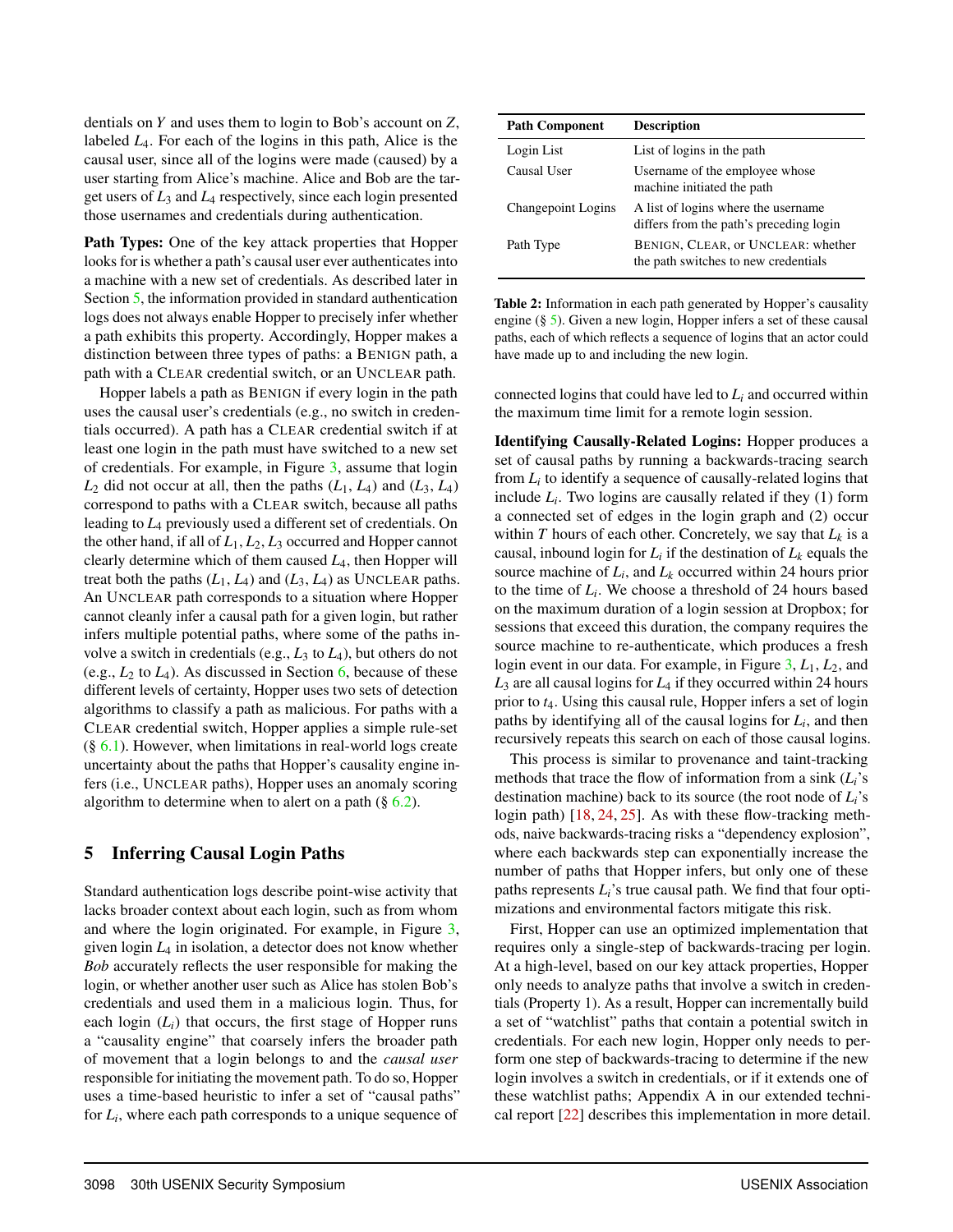Second, we observe that enterprise networks tend to have a relatively flat topology, since most users prefer to directly access their target server; this behavior limits dependency explosion, which we discuss more in Section 8.2. Third, due to the natural workflows of users and a standard implementation of least privileges, most machines only get accessed by a handful of users for specific job duties. This clustering limits the number of inbound logins per machine, which reduces the potential for path explosion  $(\S$  8.2). Finally, to mitigate path explosion that can occur from users or scripts making many repeated logins to/from a machine, Hopper deduplicates paths to one unique path per day (i.e., one unique set of daily login edges, where a daily edge is a four-tuple of a login's source, destination, target username, and timestamp rounded to the date it occurred).

Path Components and Types: Every causal path inferred by Hopper contains the information in Table 2. Each path includes a list of "changepoint" logins: logins that used a different username than the preceding login in the path. For logins that occurred from a client source machine, if the target username does not match the source machine's owner, Hopper also adds this login to its changepoint list.

Hopper computes a path's *causal user* by examining the first (earliest) login in the path. If the login's source machine is a server, then Hopper treats the target username as the path's causal user. However, if the first login's source machine is a client, Hopper takes the owner of that source machine and treats that username as the causal user: clients typically correspond to the start of a user's movement path and logins from these machines should use their owner's credentials. Additionally, Hopper takes a user-provided list of special "bastion" machines: hardened gateway servers that provide access to restricted network segments or machines, and which require users to perform heightened authentication to access these protected parts of the network (e.g., password and hardwarebased 2FA authentication during each login). Whenever Hopper encounters a login that originates from a bastion source machine, it treats this login as the root login for the path: i.e., Hopper treats the username of the bastion login as the path's causal user, and stops performing backwards-tracing for the path. Because bastions require robust forms of authentication, logins forwarded from bastion source machines (i.e., logins that successfully authenticated to the bastion server) indicate that the login's purported username does reflect the true actor responsible for making the login.

Paths belong to one of three types: a BENIGN path, a path with a CLEAR credential switch, or a path with UNCLEAR causality. For each changepoint login in a path, Hopper checks whether the changepoint login's username matches any of the usernames across its potential inbound (causal) logins. If all of the inbound hops used a different username, or if the changepoint login originated from a client source machine, then the path has a CLEAR credential switch; otherwise, Hopper labels the path as UNCLEAR. If a path does not have any changepoint logins, then Hopper marks the path as BENIGN.

For example, in Figure 3, if *L*1, *L*2, and *L*<sup>3</sup> occurred within 24 hours prior to *L*4, Hopper will produce 3 causal paths for *L*4. The paths starting with  $L_1$  and  $L_3$  will form UNCLEAR paths, and the path starting with  $L_2$  will get marked as BENIGN. The path from *L*<sup>2</sup> to *L*<sup>4</sup> will list *Bob* as its causal user and have no changepoints logins. Both the attack path  $(L_3 \text{ to } L_4)$  and the path from  $L_1$  to  $L_4$  will list Alice as their causal user, and contain *L*<sup>4</sup> in their list of changepoint logins.

## 6 Detection and Alerting

Hopper classifies each path given two additional inputs: a set of historical logins for feature extraction and a user-provided "budget" that controls the daily number of alerts that Hopper produces for UNCLEAR paths  $(\S$  6.2). Hopper first checks whether the path matches one of five benign scenarios; if so, it does not generate an alert. For paths that do not match a benign scenario, Hopper identifies which of two attack scenarios the path might belong to and applies the scenario's corresponding detector. These detectors apply either a rule set  $(\S 6.1)$  or an anomaly scoring algorithm  $(\S 6.2)$ , and produce an alert if the path is marked as suspicious.

Benign Movement Scenarios: In the first benign scenario, Hopper marks a path as benign if every one of its logins uses its causal user's credential (i.e., a path labeled as BENIGN by the causality engine); because these paths do exhibit the first key attack property, Hopper discards them. Hopper also labels approximately 170,000 paths as benign if they match one of four other benign and low-risk scenarios.

First Hopper identifies one-hop paths (i.e., logins) from new machines and new users: Hopper labels the path as benign if either the user and/or source machine have existed for less than one week (based on their earliest occurrence in historical logins and the organization's inventory databases). Second, Hopper ignores all paths that originate from a machine undergoing provisioning for a new owner. As part of this process, an administrator runs a script that authenticates into several specialized servers to configure the machine (e.g., installing the operating system and configuring the new owner's account). These logins will seem suspicious to Hopper because they will use an administrator's credentials (target username) that differs from the machine's owner (the causal user). To identify login events that relate to machine re-provisioning, Hopper checks for three properties: (1) the login's destination belongs to a set of dedicated provisioning servers, (2) the login's target user is a system administrator, and (3) the login originates from a dedicated subnet used for machine provisioning. If Hopper encounters a login with these three properties, it does not run its causality engine or generate an alert. In total, Hopper removes approximately 125,000 logins related to new machines or those undergoing provisioning.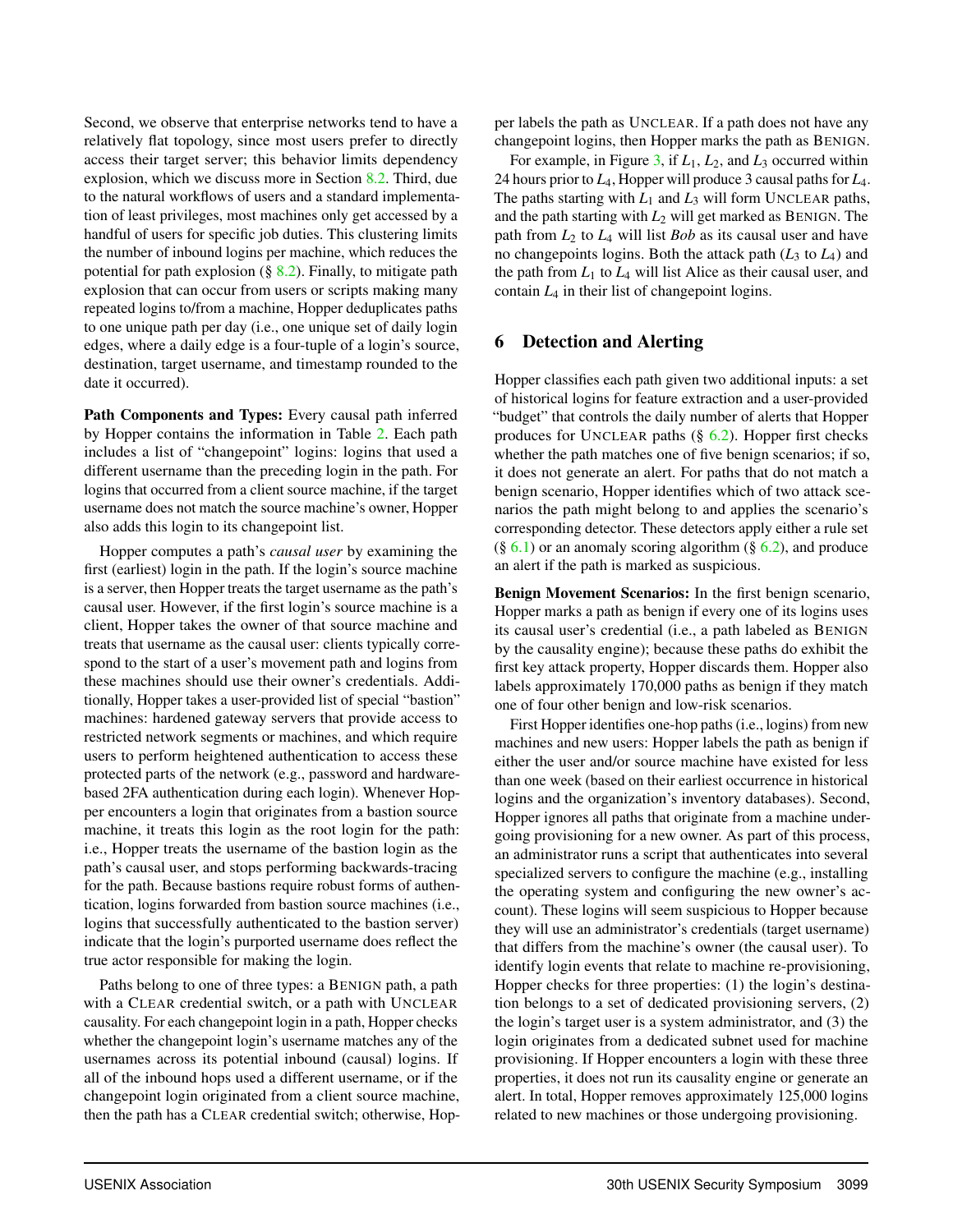

**Figure 4:** Architecture of Hopper's alert generator (§ 6). Given a login path (§ 5), Hopper checks whether the path matches a benign scenario or an attack scenario. Based on the path's scenario, Hopper either discards the path or generates an alert if the scenario's detector triggers.

Third, the use of (non-human) service accounts produces roughly 42,000 one-hop paths that Hopper would otherwise label as cases of clear-credential switching. In these logins, a legitimate user performed a login using a "mismatched" set of credentials that correspond to a service account; however, the credential "switch" in these logins reflects the benign, expected way to access these enterprise services. For example, these logins include users running a script to launch testing jobs when building a new version of Dropbox's desktop application; part of this script includes remote commands issued to the build and test machines under a service account (e.g., user = *test-services*). Hopper infers a set of these service usernames by identifying any username that (1) does not match an employee username, and (2) was used in successful logins from more than ten different source machines across a set of historical data. To ensure that usernames inferred by Hopper do not provide widespread access or highly privileged capabilities, Hopper outputs the set of inferred service accounts for an organization's security team to confirm, and uses only the set of approved service usernames when filtering these benign logins. Because these accounts are designed for a limited and specific service operation, organizations can mitigate the risk of lateral movement via these credentials by configuring them with a limited set of permissions to a specific set of machines; at Dropbox, many of these service accounts also access their destinations via a limited remote command API [1], as opposed to creating a full interactive session.

The final benign scenario involves logins to and from a bastion host. Organizations often segment parts of their network for improved efficiency, maintenance, and security by placing a set of machines behind a hardened bastion host [6, 49]. To access a server within this network segment, a user must first tunnel and authenticate through the network segment's bastion. Dropbox's corporate network contains a few such network segments. Because bastion machines correspond to hardened hosts, perform a limited set of operations (authentication and connection forwarding), and often do not allow users to establish logins onto the host itself, a login that originates from a bastion likely reflects legitimate user activity. Given a list of bastion hosts at an organization, Hopper does not alert on any one-hop path that originates from a bastion or any two-hop paths that traverse a bastion.

Attack Scenarios: If a path does not match any of these benign scenarios, Hopper checks whether it matches one of two attack scenarios and, if so, applies the corresponding detection algorithm to see whether it should produce an alert. First, if the path contains a login that switches credentials and the causality engine has high confidence that the switch occurred (a CLEAR path), Hopper applies a simple rule set to classify the path as suspicious or not  $(\S$  6.1). However, because of imperfect information contained in real-world authentication logs, Hopper's causality engine sometimes infers multiple potential paths that a login could belong to, where not all of the paths contain a credential switch (i.e., paths with UNCLEAR causality). Because of this uncertainty, Hopper's second detector evaluates how suspicious each such path is with a probabilistic scoring algorithm  $(\S$  6.2) and alerts if the path has one of the most suspicious scores in recent history.

## 6.1 Attack Scenario 1: Paths with a Clear Credential Switch

Paths with a clear credential switch contain at least one login where Hopper knows that the causal user it inferred for the path must have switched to a different set of credentials (the first key attack property). For these paths, Hopper generates an alert if the path accesses any destination that its causal user has never accessed in prior history; a conservative estimate of when a path's causal user accesses an unauthorized machine.

More formally, let *P* represent a path with a causal user of Alice and Dest<sub>*P*</sub> refer to the destination machines across all of *P*'s logins. Hopper generates an alert if *P* exhibits the two key attack properties:

- 1. Property 1: *P* has a CLEAR credential switch (path type).
- 2. Property 2: *P* contains at least one destination in Dest*<sup>P</sup>* that Alice has never accessed in the historical training data (e.g., past 30 days).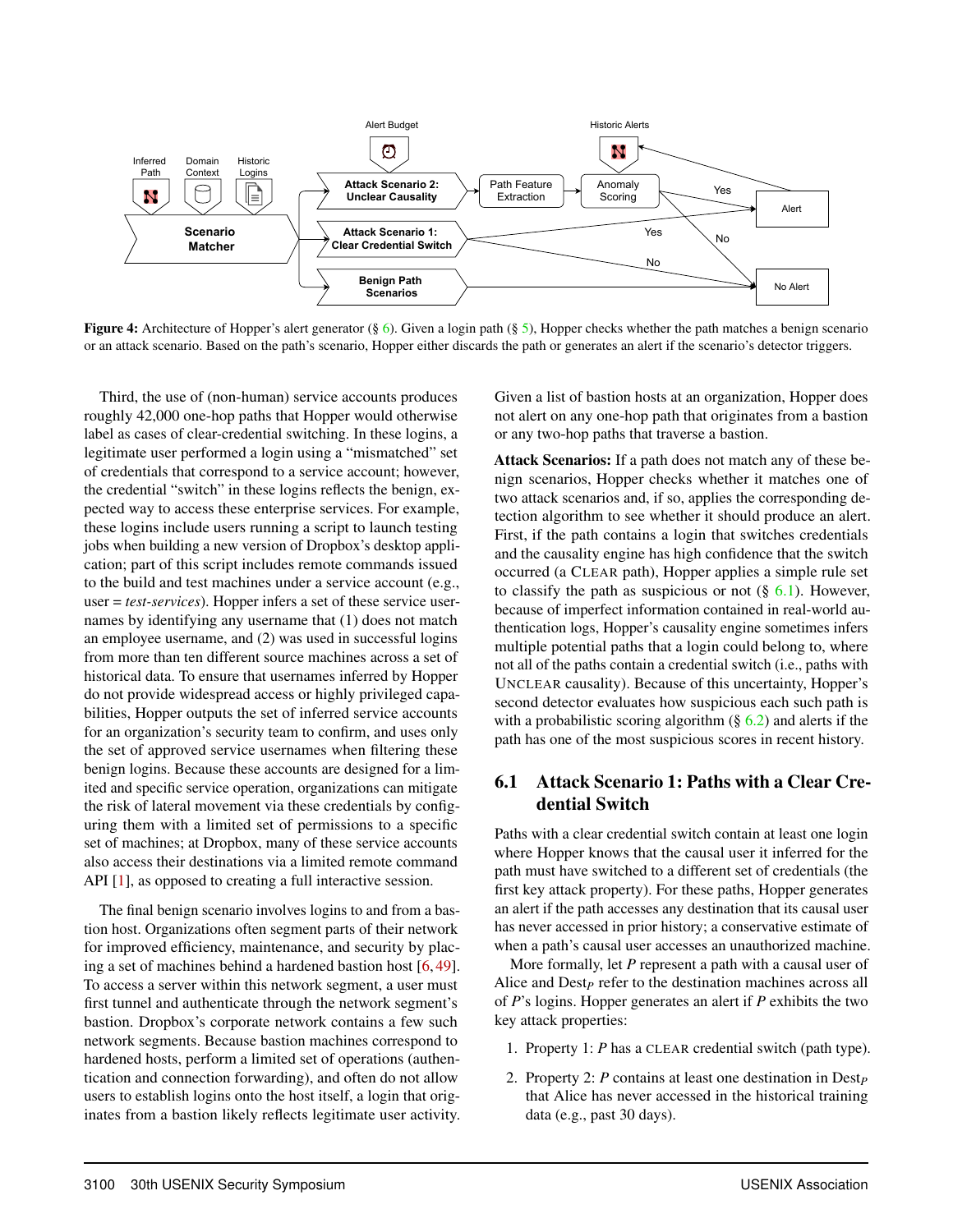## 6.2 Attack Scenario 2: Paths with Unclear **Causality**

The second attack scenario handles paths with UNCLEAR causality: when Hopper infers multiple causal paths for a login, where some paths contain a credential switch and others do not (§ 5). To handle unclear paths, Hopper uses a probabilistic detection algorithm to identify and alert on paths that are highly anomalous. This selective use of anomaly detection, only in cases where the limitations of authentication logs introduce uncertainty about whether a path contains the key attack properties, distinguishes Hopper from prior work, which simply applies anomaly detection to every path.

Alert Overview: Unclear Causality: Given an UNCLEAR path (*P*), Hopper first checks whether the path ever visits a machine that its causal user (Alice) has not previously accessed in the training data (the second attack property). If Alice has access to all of the path's destinations, then Hopper marks the path as benign. $3$  Otherwise, Hopper runs the following anomaly detection algorithm on *P*.

First, Hopper extracts three features that characterize *P*'s rareness. Next, Hopper uses *P*'s features to compute a "suspiciousness" score for the path, which it then uses to rank *P* relative to a historical batch of paths (e.g., the past 30 days). If *P* ranks among the top  $30 \times B$  most suspicious historical paths, then Hopper generates an alert. *B* corresponds to a userprovided budget that specifies the average number of daily alerts that an analyst has time to investigate for these types of attack paths.

Path Features: Hopper uses a set of historical "training" logins to extract three features for a path. Let *A* refer to the path's starting machine and *Z* refer to the path's final destination. Given a path's changepoint login (*Lc*), Hopper computes two numerical features. First, Hopper computes the historical edge frequency for each login preceding  $L_c$ , where an edge's historical frequency equals the number of *days* that a successful login with the exact same edge (source, destination, and target username) has occurred in the training data; the first feature value equals the minimum (lowest) frequency among these preceding logins. Second, Hopper computes the historical edge frequency for each login in the remainder of the path, and takes the lowest frequency value among these hops; i.e., the historical frequency of the rarest login starting at  $L_c$  until the path's final hop. For the third feature, Hopper computes the number of historical days where any successful login path connects Machine *A* and Machine *Z*. If a path has multiple changepoint logins, Hopper computes these three features for each changepoint login, runs its anomaly scoring algorithm (below) for each feature set, and then uses the most suspicious score for the path.

#### Algorithm 1 Hopper's anomaly scoring algorithm

```
AlertGen(P, A (historical alerts), L (historical paths)):
```
- 1: for each path *X* in *A* do:
- 2: **if** Score(*P*, *L*)  $\geq$  Score(*X*, *L*):<br>3: Alert on *P*
- Alert on *P*

$$
Score(P, L): \prod_F Sub-Score(P, L, F)
$$

Sub-Score(*P*, *L*, *F* (feature)):

- 1:  $\text{Sum}_F \leftarrow 0$
- 2:  $N \leftarrow 0$  (the total # of true causal paths)
- 3: for each path *X* in *L* do:
- 4: if *P* has a smaller value for *F* than *X*:
- 5:  $\text{Sum}_F \leftarrow \text{Sum}_F + C_x$
- where  $C_x$  = the path certainty for *X* (§6.2)
- 6:  $N \leftarrow N + C_x$
- 7: Sub-Score<sub>F</sub>  $\leftarrow$  Sum<sub>F</sub> / N

Anomaly Scoring: Given a path *P* and its features, Algorithm 1 shows the anomaly scoring procedure that Hopper uses to make its alerting decision. Intuitively, Hopper's scoring algorithm generates an alert for *P* if it has one of the most suspicious feature sets in recent history.

Hopper's alerting algorithm, ALERTGEN, takes three inputs: a path to score (*P*), a set of historical paths (*L*) to compute *P*'s anomaly score, and a set of historical alerts (*A*) for paths with unclear causality. Hopper generates the set of historical paths (*L*) by iterating over each login in the historical training data and running Hopper's causality engine to produce an aggregate set of all paths for each login. For efficiency, Hopper can compute this set of historical paths as a batch job at the beginning of each week, and reuse it for the entire week's scoring. The historical set of alerts (*A*) consists of the  $B \times H$  most suspicious paths during the historical training window, where  $H$  is the number of days in the historical window and *B* is the user-provided alert budget.

With these three inputs, Hopper computes an anomaly score for *P* that represents the fraction of historical paths where *P* had more (or equally) suspicious feature values. Hopper then compares *P*'s anomaly score against the scores of the historical alerts, and generates an alert for *P* if its score exceeds any historical alert's score; i.e., Hopper produces an alert if *P* is at least as suspicious as a previous alert's path.

Computing Scores: Conceptually, a path *P*'s anomaly score corresponds to a cumulative tail probability: how much more suspicious (unlikely) is *P* relative to the kinds of paths that benign users historically make? As described in the SCORE subroutine in Algorithm 1, Hopper calculates this score by computing a sub-score for each of the path's features, and then multiplies these sub-scores to get an overall score.

Each feature's sub-score estimates the fraction of historical paths where *P* had a more suspicious feature value. In

<sup>&</sup>lt;sup>3</sup>Future logins in the path will cause Hopper to produce extended paths that its detection algorithm will subsequently examine.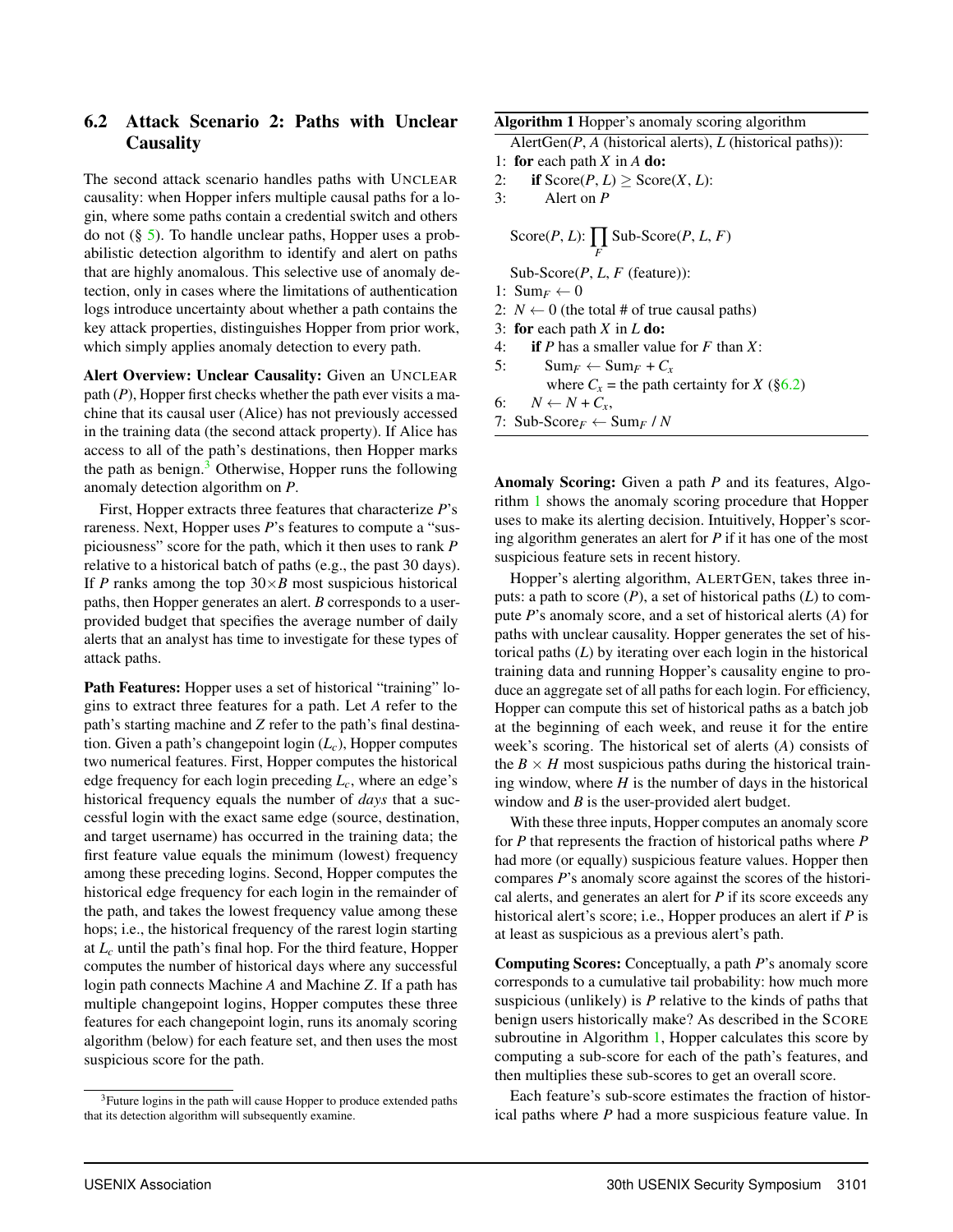practice, imprecision from Hopper's path inference algorithm could lead a naive computation of this fraction to over-count certain historical paths. For example, a historical login from a server with many (*N*) inbound logins will generate *N* historical paths, even though only one of those paths reflects a true causal path. These types of paths, that involve servers with many inbound logins, will have an inflated volume that could skew the anomaly sub-scores that Hopper computes; i.e., their features will be over-represented in the historical distribution. To mitigate this problem, when computing the set of paths for each historical login *Li*, Hopper annotates each path with a "Path Certainty" fraction, denoted as *C*, that equals 1 / the total number of causal paths that Hopper inferred for *Li*. When Hopper computes each sub-score for the current path *P*, it uses *C* to down-weight the impact of each historical path (Line 5 of the SUB-SCORE routine in Algorithm 1).

Alert Clustering: To avoid generating redundant alerts for the same path, Hopper clusters its alerts each day. Hopper maintains a list of every alert (path) it generates on the current day. If a new alert path traverses the same exact edges as any path on the day's alert list, Hopper updates the existing alert with information about this duplicate path and does not generate a new alert.

### 6.3 Real-time Detection

Organizations can run Hopper as a real-time detector using a design similar to the architecture described above. For realtime detection, Hopper would maintain a "recent login" queue of all logins over the past *T* hours, where *T* corresponds to the causality threshold described in § 5. For each new login, Hopper can run the path inference procedure described in Section 5, and then apply its scoring algorithms to determine whether any path produces an alert. Each night, Hopper can prune the queue of recent logins to only retain those in the past *T* hours, recompute the set of historical paths used for feature extraction, and update the set of the historical alert paths that Hopper uses when assessing a new path's anomaly score (Section 6.2). This real-time architecture retains the same detection accuracy as running Hopper as a batch detector, since it makes no difference whether Hopper classifies each day's logins individually or in one aggregate batch.

## 7 Evaluation

We evaluated Hopper on our 15-month data set, measuring its detection rate (fraction of attacks detected) and the volume of false positives it generates. Our data does not contain any known lateral movement attacks, but it does contain one in-situ lateral movement attack conducted by Dropbox's professional red team. Additionally, we generated and injected a realistic and diverse set of 326 simulated attacks into our data for a more thorough evaluation  $(\S 7.2)$ . Hopper success-

| Path<br>Length              | # of Paths with Potential<br><b>Credential Switch</b> |
|-----------------------------|-------------------------------------------------------|
| $\mathcal{D}_{\mathcal{L}}$ | 3,357,353                                             |
| 3                           | 829,044                                               |
| 4                           | 128                                                   |
| 5                           | 6                                                     |
| 6                           |                                                       |

Table 3: The volume of multi-hop paths, with a potential switch in credentials, inferred by Hopper's causality engine. The left column reports the path length and the right column reports the total number of paths with that length that Hopper generated, across our dataset.

fully detected 94.5% of the attacks in our data, including the red team attack, while generating an average of 9 false positives per day (§ 7.3): an  $8 \times$  reduction in the number of false positives produced by prior state-of-the-art (§ 7.4).

# 7.1 Implementation

For our experiments, we implemented Hopper in Python 2.7 on a Linux server with 64GB of RAM and a 16-core processor. Table 3 shows the total number of multi-hop paths that Hopper generated, based on the optimized implementation described in our extended technical report [22]. In aggregate, the full set of paths (containing the attributes described in Table 2 and their feature values) consume a total of 2.5GB of memory. Running Hopper's path generation algorithm across our entire data set took a total CPU time of 35 minutes and 13 seconds, and running Hopper's feature extraction and detection algorithms on every day in our data set took a cumulative CPU time of 83 minutes and 9 seconds.

The dramatic drop in long-length paths reflects the fairly flat topology of Dropbox's network, the filtering steps that Hopper takes to remove noisy and spurious login activity  $(\S$  3.2), and the optimization Hopper uses of only tracking paths with potential (or clear) credential switching. System administrator activity predominates these multi-hop paths, since most other users perform logins directly into their target service (e.g., short one-hop paths).

# 7.2 Attack Data

Red Team Attack: Our data contains one lateral movement attack generated by Dropbox's professional red team. The red team began their attack from a "compromised" employee's laptop (selected from a preexisting pool of volunteers).<sup>4</sup> Their attack simulated a common APT scenario [17, 51], where an

<sup>&</sup>lt;sup>4</sup>The red team followed their standard safety protocols when conducting this simulation, which included obtaining prior consent from all "compromised users", coordinating extensively with the security incident response team, and conducting any necessary remediation that resulted from the simulated attack (e.g., resetting any credentials that they accessed).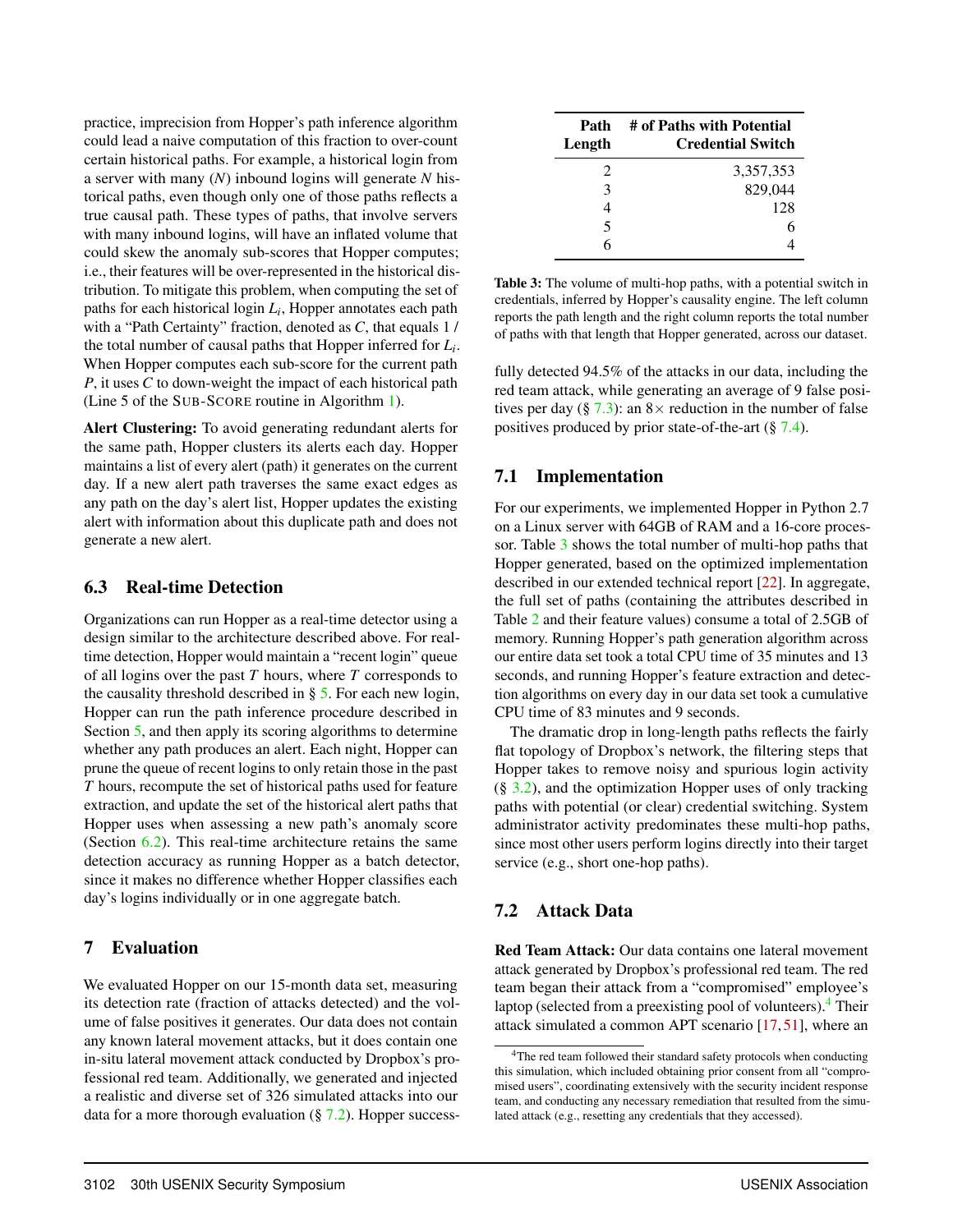attacker conducts lateral movement to access an organization's Domain Controllers (credential management servers). From their initial foothold, the red team conducted a series of reconnaissance and internal login (lateral movement) operations. They identified and acquired a new, elevated set of credentials, which they then used to access one of the organization's Domain Controllers. Apart from requiring that their movement occurred via logins (as opposed to exploiting a remote access vulnerability), the red team performed this attack under no constraints or input from us. We did not examine the red team data until we had frozen the design and parameters of our detector. The red team's attack created an UNCLEAR path, because the attack "stole" and used a sysadmin's credentials from a server that had a recent inbound login by the sysadmin. Hopper's unclear causality detector successfully identified this attack. Based on its anomaly score, Hopper ranked this attack path as the most suspicious path on that day and the 45th most suspicious path across all paths during the month of the attack.

Realistic Attack Simulations: Dropbox employs multiple sets of security controls and detection approaches, including commercial security products, external security audits, and custom tools developed by in-house security teams. Across all of these sources, no incidents of real-world lateral movement have been detected. Given the lack of real-world attack instances, we developed an attack synthesis framework and generated an additional 326 realistic lateral movement attacks. Our attack framework covers a wide range of real-world attacks described in public breach reports and academic surveys [43], ranging from ransomware to targeted APT attacks.<sup>5</sup>

We randomly selected 50 employees in our data as starting victims, whose machines served as "compromised" footholds for attackers to launch their lateral movement. For each starting victim, our framework synthesized twelve different attack scenarios, corresponding to a pairing of one of three ATTACK GOALS with one of four types of STEALTHINESS.

Given a starting victim and attack scenario, our framework synthesizes a set of lateral movement login entries that begin at a random date and time (when the starting victim was still active in our data). Leveraging the global graph of all logins in our data set, our framework simulates an attacker who iteratively (1) accrues a set of "compromised" credentials (the starting victim's credentials, and after each new login, the users who recently accessed the login's destination machine), and then (2) synthesizes login entries to new destinations that the attack's compromised credential set can access.

The three attack goals specify when an attack succeeds (stops generating new logins) and the shape of the attack's movement. Modeling ransomware, an *Aggressive Spread* attack generates new logins by iterating over its compromised credential set and performs logins into every machine acces-

|                       | <b>Exploratory</b> | Aggressive | <b>Targeted</b> | <b>TP Rate</b> |
|-----------------------|--------------------|------------|-----------------|----------------|
| No stealth†           | 37/41              | 38/41      | 38/40           | 113/122        |
| <b>Prior Edge</b>     | 13/14              | 14/14      | 10/13           | 37/41          |
| <b>Active Cred.</b>   | 41/41              | 41/41      | $*39/41$        | 121/123        |
| <b>Combined</b>       | 12/14              | 14/14      | 12/13           | 38/41          |
| <b>Detection Rate</b> | 103/110            | 107/110    | 99/107          | 309/327        |

Table 4: Summary of Hopper's detection (true positive) rate across the different scenarios simulated by our attack framework and the red team attack  $(\frac{8}{3}, 7.2)$ . Rows correspond to the four different stealthiness levels and columns correspond to the three attack goals that our framework simulated for each user. The last column and last row report Hopper's overall detection (TP) rate. The scenario marked with an asterisk (TARGETED and ACTIVE CRED) includes one red team attack, which Hopper detected. †The false negatives in the "No stealth" row stem from inaccurate attributes in the attack logins.

sible by each credential; this attack terminates after accessing 50 machines, or once it makes a login into every machine available to its final credential set. An *Exploratory Attack* stops generating new logins once it accesses a machine that its initial victim did not have access to; this attack iteratively generates new logins by randomly selecting a credential from its compromised set and a new destination accessible to the selected credentials. *Targeted Attacks* perform logins until they access a high-value server (e.g., Domain Controllers). These attacks generate logins by computing a shortest path to elevated credentials that can access a high-value server, and then compute a shortest path that uses these new credentials to access the high-value server.

Additionally, our attack framework only produces logins that follow the scenario's specified stealthiness. An attack with *Prior Edge* stealthiness only generates logins that traverse edges that legitimate users have previously made. An attack with *Active Credential* stealthiness only uses a set of credentials in a login if the credential's legitimate user was recently logged into the source machine (i.e., creating login paths with unclear causality). An attack with *Combined Stealthiness* only generates logins with both of the properties above (e.g., mimicry-style attacks). The fourth type corresponds to an attacker without any stealthiness requirements.

We generated 326 successful attacks, with 205 attacks across the three stealthier levels (Table 4); users did not always have viable attack paths, leading to less than 50 attacks per scenario (e.g., users with limited access or who lacked stealthy paths for a targeted attack). The red team attack corresponded to a *Targeted Attack* with *Active Credential* stealthiness; our framework can produce the same attack path if we run it from the same starting victim with these parameters.

# 7.3 Results

Evaluation Procedure: We divided our data into a 2-month training window (Jan  $1 - \text{Mar } 1$ , 2019), which we used to

 $5$ Our simulation code is available at https://github.com/grantho/ lateral-movement-simulator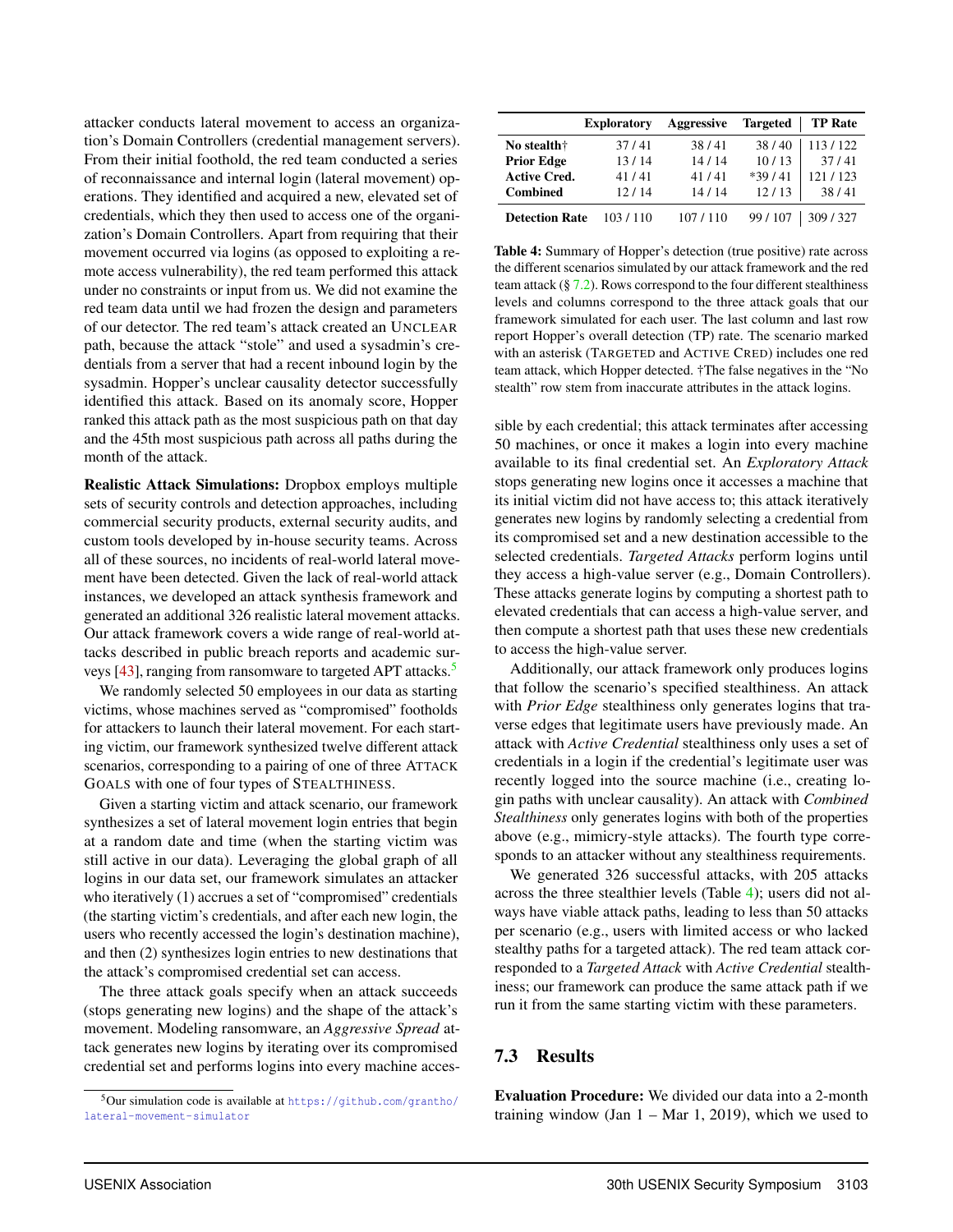bootstrap the feature extraction and scoring components of Hopper that require historical data, and a 13-month evaluation window (Mar 1, 2019 to Apr 1, 2020). Our evaluation data contained 713,617,425 successful logins, and 2,941,173 logins after applying Hopper's data filtering steps  $(\S 3.1)$ . We ran Hopper over this evaluation data to compute its false positive rate and detection (true positive) rate. For any detection component that required historical training data, we used a rolling window of the preceding 30 days. For our anomaly scoring algorithm  $(\S 6.2)$ , we used a budget of 5 alerts / day, and explore the sensitivity of this parameter below.

Attack Detection Rate (True Positives): For each of the 326 attacks synthesized by our framework, we injected the attack's logins into our evaluation data and ran Hopper on the  $day(s)$ when the attack occurred. For the red team exercise, we examined the alerts that Hopper generated on the day of the attack. We deemed Hopper successful if it generated an alert for any attack path made by the simulated attacker or red team.

Table 4 shows that Hopper successfully detected a total of 309 attacks (94.5%), which includes the attack performed by Dropbox's expert red team. Hopper detected 138 attacks through its rule set for paths with clear credential switching  $(\S$  6.1). In all of these attacks, the simulated attacker either used a new set of credentials in a login from their initial foothold machine or from a server that the legitimate user (of the new credentials) had not recently accessed, enabling Hopper to identify a movement path where the attacker clearly switched to using new credentials.

However, most (180) attacks created paths with UNCLEAR causality, either because the attack quickly capitalized on new credentials that were recently used on a server, or because the attack simulated a stealthy adversary who only used new credentials from machines where the legitimate user was recently or currently active. Detecting these paths falls to Hopper's anomaly scoring detector ( $\S$  6.2). With a budget of 5 alerts per day, Hopper successfully identified 171 of these attacks  $(95\%)$ , including the red team attack.

False Negatives: Of the 18 false negatives, Hopper missed 9 attacks because of attribute errors in the login data. For each of these 9 false negatives, the attack logins had an incorrect client vs. server label for a machine, and/or contained incorrect information about a machine's owner. If we replaced this inaccurate login information with the correct attributes (acquired from additional, up-to-date data sources at Dropbox), Hopper could successfully detect all 9 of these false negatives with its *clear credential switch* detector. Nonetheless, we count these attacks as false negatives since real data inevitably contains imprecise information. Additionally, Hopper failed to detect 9 stealthy attacks using a daily budget of 5 alerts. For all of these false negatives, every attack login traversed an edge with at least three prior days where the legitimate user had performed a login along the edge.



**Figure 5:** ROC Curve for Hopper's unclear causality detector  $(\S 6.2)$ at different budgets (1-11 daily alerts). The True Positive Rate reports the fraction of (180) attacks with unclear causality that Hopper detects. The FP Rate reports the number of false alarms divided by the number of logins in our evaluation data (2.94M).



Figure 6: The ranking of attack paths with UNCLEAR causality, relative to all of the login paths that occurred on the day of an attack.

**Budget Sensitivity and Attack Rankings:** Including the red team attack, 180 attacks produced paths with unclear causality. Figure 5 shows the detection performance of Hopper for these attacks, using different daily budgets for its anomaly scoring detector. Hopper uses this budget to build a set of the historical alerts over the past month, and then alerts on a new path (with unclear causality) if its score is greater than or equal to any scores of the historical alerts  $(\S$  6.2). If Hopper used a daily budget of 11 alerts, it could eliminate 9 false negatives and detect all 180 attacks with a false positive rate of 0.00076.

We also assessed the ranking of these UNCLEAR PATH attacks relative to the benign paths in our data, based on their anomaly scores. Figure 6 shows that Hopper ranks these attacks as highly suspicious, with over 66% of attacks ranked as the most suspicious path on the day each attack occurred.

**False Positives:** To compute Hopper's false positive rate, we ran Hopper on all non-synthesized logins for each day in our evaluation data. We conservatively labeled all of the alerts Hopper produced as false positives if they did not relate to the red team attack.

With a daily budget of 5 alerts for its anomaly scoring detector, Hopper's two detection algorithms generated a total of 3,560 false positives (FP) across the 396-day evaluation window: an average of 9 alerts / day and a false positive rate of 0.0012 across the 2.94M filtered logins in our evaluation data. Hopper's rule-based detector for CLEAR paths produced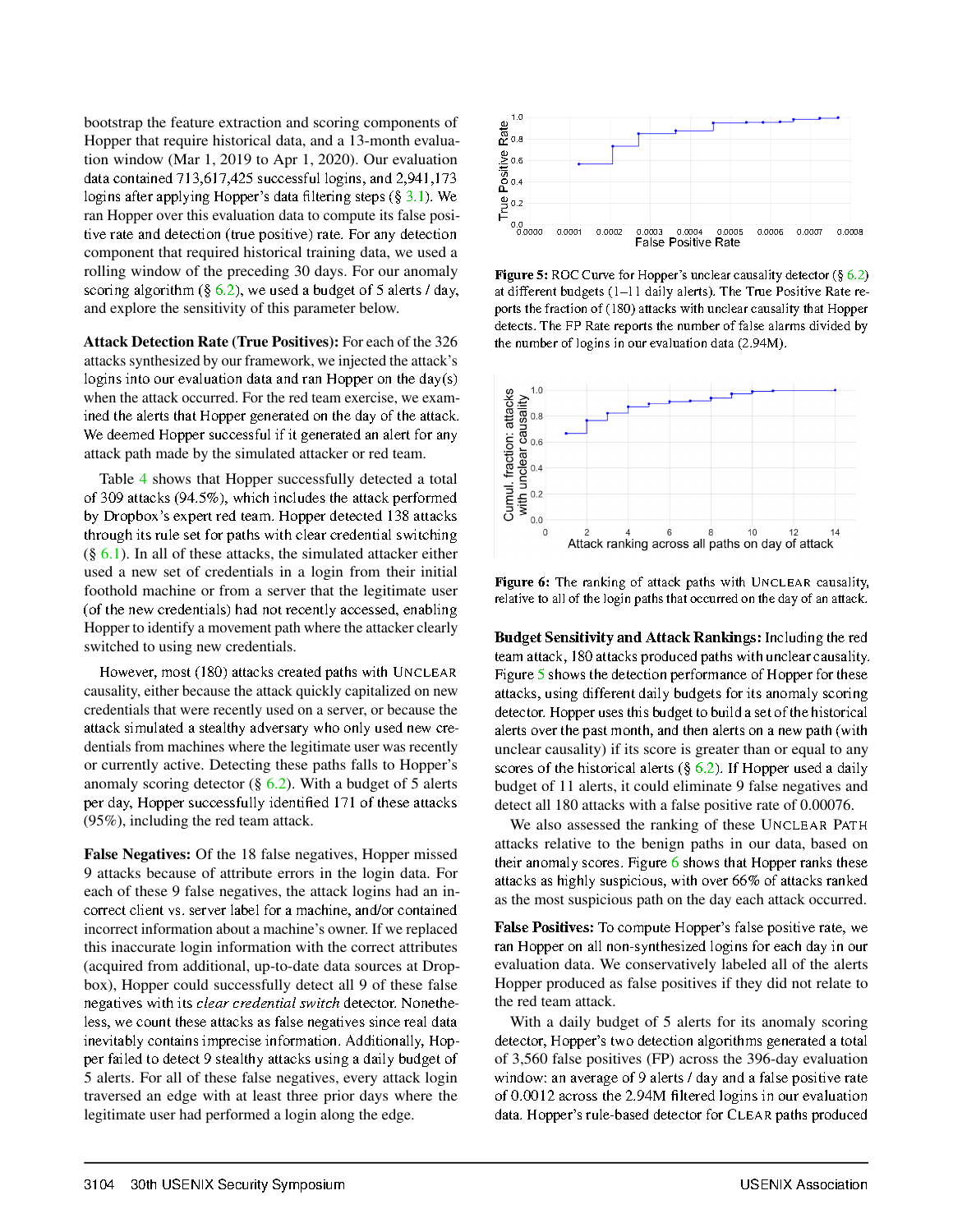| <b>Detector</b>                  | <b>Detection Rate</b>                | <b>False Positives</b>            |  |
|----------------------------------|--------------------------------------|-----------------------------------|--|
| SAL (equal FP)<br>SAL (equal TP) | 156/327 (47.7%)<br>309 / 327 (94.5%) | $3,556(0.12\%)$<br>27,927 (0.94%) |  |
| Hopper                           | 309/327 (94.5%)                      | $3,560(0.12\%)$                   |  |

**Table 5:** Prior state-of-the-art, SAL [44], produces  $8 \times$  as many FP as Hopper to detect the same number of attacks. At a similar number of FP's as Hopper, SAL detects roughly half as many attacks (§ 7.4).

2,216 FP's, and the remaining 1,344 FP's come from Hopper's anomaly scoring detector. On some days, Hopper's anomaly scoring detector generated less than 5 alerts because (1) not every day had 5 suspicious paths with unclear causality (e.g., weekends and holidays), and (2) our alert clustering resulted in some days with fewer alerts  $(\S 6.2)$ .

We identified several common reasons for many of these false positives. Across the 2,216 false positives generated by our CLEAR path detector, approximately 10% of these false positives correspond to logins where a user's laptop accesses a particular service using a special service account. Another 41.5% correspond to machine imaging and provisioning activity, where a sysadmin runs a script that uses their elevated set of credentials to configure a laptop for a new owner (these logins occurred at a remote office that Hopper's data cleaning steps did not filter out). Finally imprecision in Hopper's causality engine contributed to 19% of Hopper's CLEAR path false positives and over 49% of Hopper's UNCLEAR-causality false positives. Many of these false positives are paths, initiated by one system administrator, that purportedly make a login that switches to another system administrator's credentials. These alerts often involve a handful of "gateway" machines that sysadmins use to access important internal servers (e.g., Domain Controllers). Hopper generates these false alerts when multiple sysadmins have recently logged into a gateway machine, and one sysadmin launches a login from the gateway machine to a rarely-accessed or niche server. Because these paths involve only administrator credentials, Hopper could reduce its false positives by filtering them out; any credential switch between two administrators likely provides limited additional access.

### 7.4 Comparison with Prior State-of-the-Art

We compared Hopper's performance against the best performing prior work, the Structurally Anomalous Login (SAL) detector proposed by Siadati and Memon [44]. SAL detects lateral movement by generating a set of logins that traverse a rare edge in the login graph (based on a user-specified threshold). Next, SAL learns and uses a set of "benign login patterns" to identify which rare edges to alert on. Each login pattern corresponds to a triplet of (source machine attributes, destination machine attributes, and user attributes). For example, given the login ( $src = Machine A$ , dest = Machine B, user =

Alice), ( $src = New York$ ,  $dest = San Francisco$ ,  $user = Engi$ neering) would be one login pattern, if Machine A resides within New York, Machine B resides within San Francisco, and Alice works on the Engineering team. SAL learns a set of benign patterns by using a historical set of logins to identify patterns where a sufficiently large fraction of source machines, destination machines, and/or users have at least one historical login that matches a pattern. SAL then produces an alert for every rare-edge login that does not match a benign pattern.

Based on the data available to us, we use the following set of login attributes from the SAL paper: each user has two attributes: (the user's team, and the user's type: system administrator, regular user, or service account) and each machine has two attributes: (the machine's type: client or server, and the machine's geographic location). We applied SAL with a rolling two-month training window on all of the filtered logins in our evaluation window (i.e., the same data used for Hopper's evaluation; we also applied both the data filtering and benign scenario pruning outlined in  $\S 3.1$  and  $\S 6$ ). SAL takes two user-provided thresholds for training and classification, respectively. $6$  Table 5 reports the results for SAL using the parameters that produced the minimum volume of FP's to detect (1) the same number of attacks as Hopper and (2) (approximately) half as many attacks as Hopper. We report the number of FP's SAL produces after de-duplicating the alerts to only include one edge (source, destination, and target user) per day, and we considered SAL successful if it produced an alert for *any* malicious login in an attack.

SAL produces nearly  $8 \times$  as many false positives as Hopper to detect the same number of attacks. Whereas Hopper selectively chooses when to apply anomaly detection (to resolve uncertainty in paths that might have the two key attack properties), SAL follows a traditional machine learning approach by simply applying anomaly detection to every login, resulting in significantly more false positives.

### 7.5 Attack Case Studies

Below, we describe two attacks created by our synthesis framework, and examine how Hopper and traditional anomaly detection approaches, such as SAL, handle them.

Example Attack 1: Targeted Compromise: One attack simulated an adversary who began their lateral movement from an engineer's laptop and then attempted to access one of several high-value machines within an organization (e.g., a Domain Controller). After three logins, the attacker arrived on a machine where a system administrator, Bob, had recently logged into the machine via ssh. Simulating an attacker compromising and using Bob's ssh credentials (e.g., by abusing a forwarded SSH agent), our framework created a fourth attack

<sup>6</sup>Our extended technical report shows SAL's performance under the range of parameters we explored [22].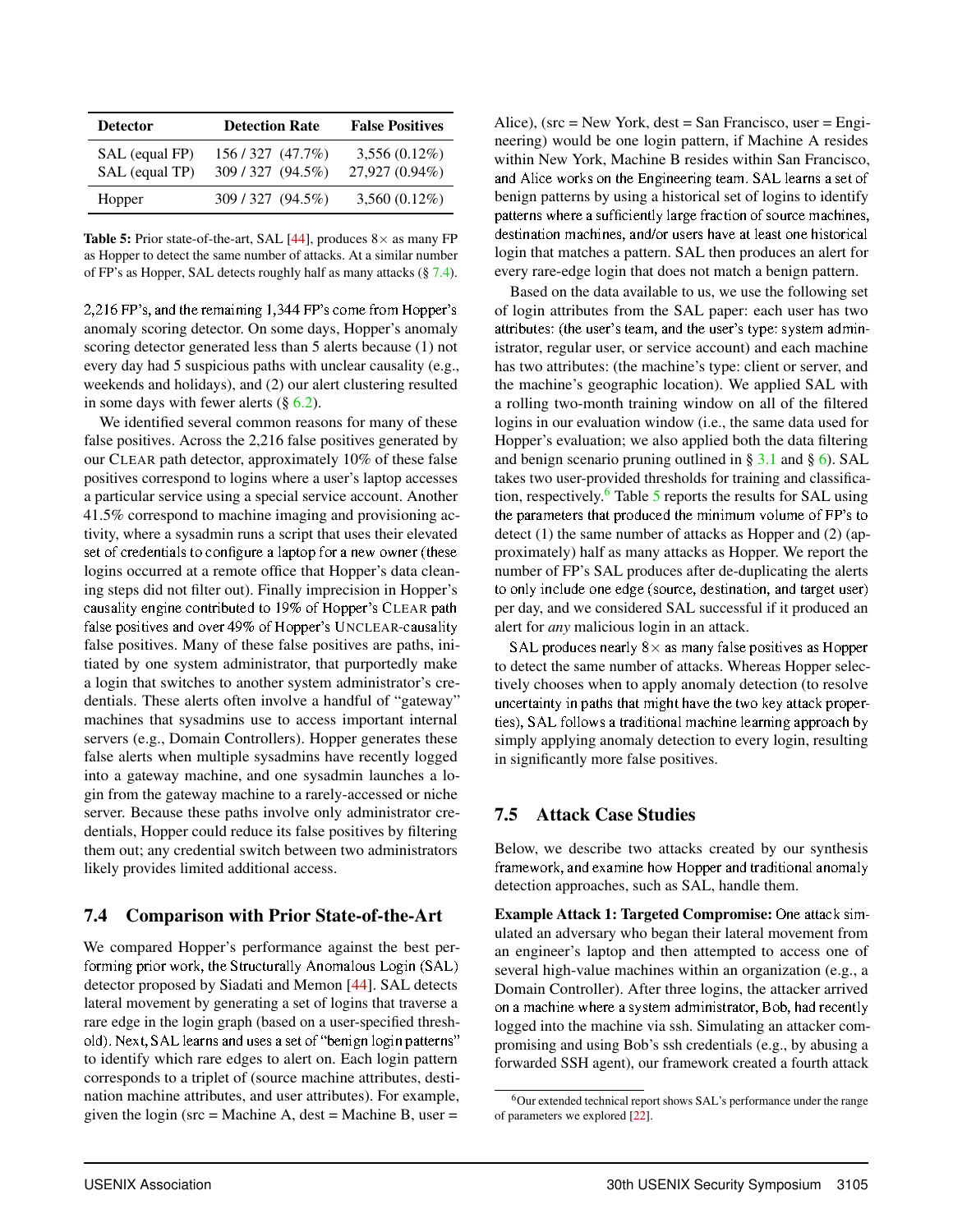login that leveraged Bob's credentials to access a server that manages user permissions and SSH keys.

The last two logins involved in this attack path rarely occur, enabling SAL to detect this attack with a low volume of false positives. Similarly, Hopper successfully detects this attack, even though it involves an attack path with unclear causality (since the sysadmin had an active ssh session that could have launched the final login into the ssh management server); the rareness of the attack path's edges led Hopper to rank it among the top 10 most suspicious paths that month.

Example Attack 2: Stealthy, Short Paths: For each user, our framework also simulated attacks that modeled a stealthy adversary who only accesses machines via previously traversed graph edges. In one such attack, starting from a compromised user (Alice)'s machine, our framework first synthesized a login to a server (*Y*) that Alice had previously accessed (4 out of the past 60 days). After moving to Server *Y*, the attacker observed that Server *Y* still had the credentials of a sysadmin, Bob, cached from a login during the past week, enabling the attacker to acquire them. The attacker (our framework) also observed that Bob had previously logged into a powerful remote management machine from Server *Y* (3 out of the past 60 days). Accordingly, our framework synthesized a final, second attack login using Bob's credentials to access this high-value server. Although seemingly simple, this attack reflects a realistic path for a stealthy attacker, since shorter paths provide fewer opportunities for detection.

Hopper detected this attack with its CLEAR path detector: the second login switched to a new target username, but over 24 hours elapsed since Bob accessed Server *Y*. Even if Bob had logged into Server *Y* more recently, Hopper would still have caught this attack under its anomaly scoring detector (which ranks the attack path among the top 20 most suspicious in the past month). In contrast, because this attack only traverses edges with prior history, SAL would produce at least 14,000 alerts across our 13-month evaluation data to detect it.

### 8 Discussion

Hopper achieves good results on the real-world data set we used. However, a number of interesting future directions remain, including overcoming potential evasion strategies, understanding how Hopper generalizes across different enterprise network architectures, and extending Hopper's detection approach to achieve better performance.

### 8.1 Evasion and Limitations

An attacker might evade detection if they can access their target machines by piggybacking on a series of logins made by legitimate users [35], or if the attacker finds a frequently traveled login path that provides access to their target. Our evaluation explicitly generated attacks that pursued this stealthy

strategy, and Hopper could detect many of these attacks. The attacks that Hopper failed to detect had UNCLEAR causality, followed paths with frequently traveled edges, and occurred on days with other UNCLEAR paths whose edges occurred more infrequently. However, we note that attackers might not always be able to make such stealthy movement: when synthesizing attacks across our sample of 50 random starting users, 37 users could not stealthily access a high-value server; i.e., attackers who compromised these users' machines had no path to our set of sensitive machines, or would need to make at least one rare-edge login to access them.

Although our threat model focuses on interactive attackers who manually perform their movement, attackers could evade detection by installing stealthy malware on a shared server that lies on the path to their final target machine. Such malware could wait until the maximum session duration (time threshold for causally linking two logins together) has elapsed. Once this time has elapsed, the malware could then opportunistically launch the subsequent logins in its attack path whenever a legitimate user (e.g., *Bob*) performs an inbound login into the shared server. This strategy will cause Hopper to causally link the second half of the attack path, that abuses Bob's credentials, to Bob's earlier legitimate logins, creating a BENIGN path that appears to consistently use one set of credentials. Because this approach increases attacker dwell time and their host footprint, complimentary techniques such as binary allow-listing, anti-virus, and additional detection signals  $(\S$  8.3) can help increase the chance of detection.

Missing or inaccurate logging information can also create false negatives, a problem common to any detection strategy. Future work can explore ways to alleviate this challenge by using multiple sources of information to determine the correct attributes of login data. Additionally, organizations can deploy commercial log-hygiene solutions to continuously monitor and collate their logging data.

## 8.2 Generalizability

Although we evaluate Hopper on a large real-world data set, Hopper's performance could change at enterprises with significantly different network architectures and security policies. For example, Dropbox makes a dedicated effort to scope employee access based on the least privileges principle; at organizations where many users have highly privileged access, an attacker may not need to acquire additional credentials to achieve their desired goal. As a result, lateral movement attack paths might not exhibit a switch in credentials, allowing adversaries to evade detection. For such organizations, implementing better permissions hygiene will likely yield greater security benefits than any detection strategy. We view Hopper as a promising direction for securing enterprises against attacks that could succeed in spite of the adoption of such security best practices.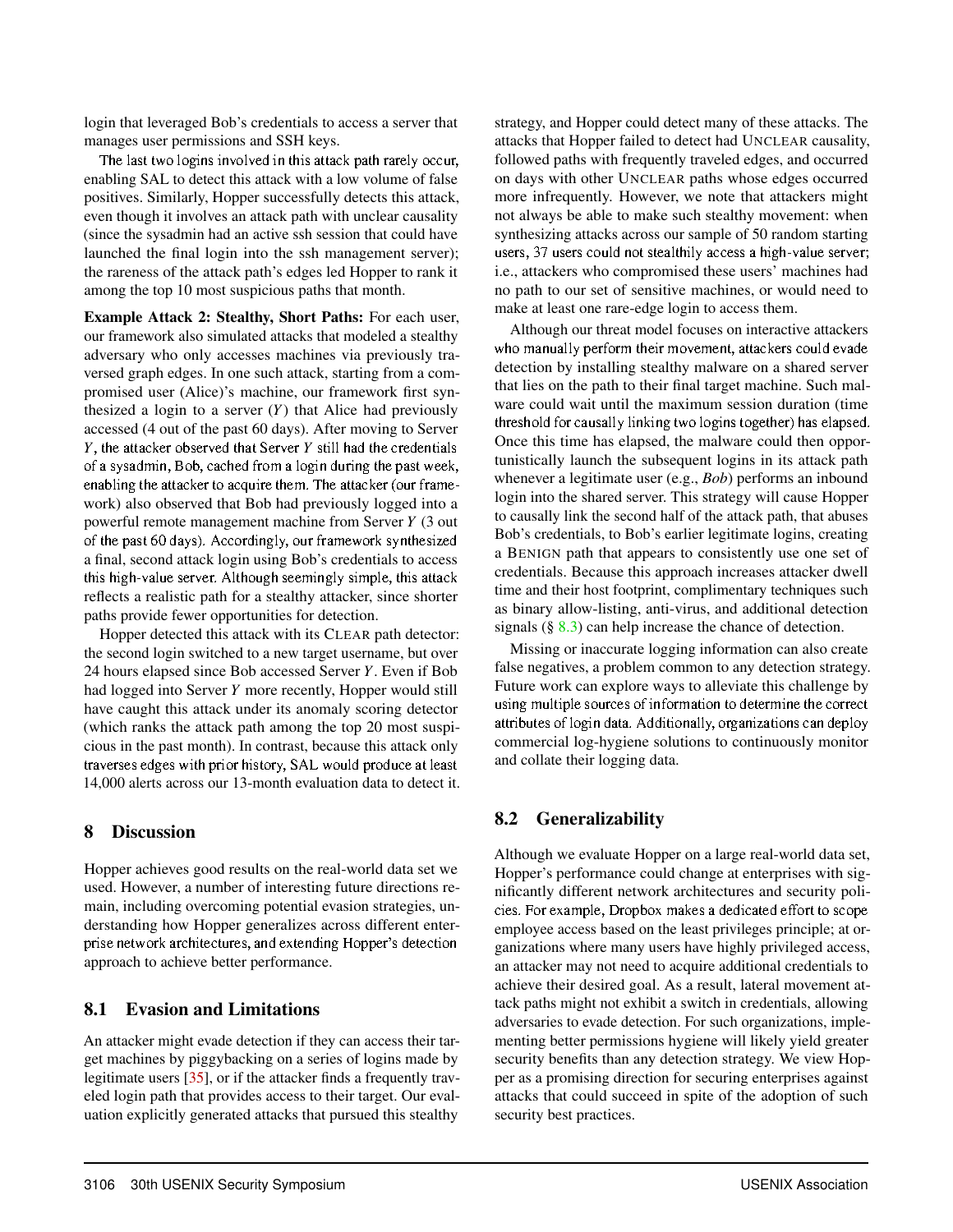

Figure 7: The in-degree and out-degree distribution across hosts at Dropbox. The in-degree for a host equals the number of machines that it has received logins from; the out-degree counts how many unique machines each source machine makes at least 1 login into.

With respect to the impact of a network's architecture on Hopper's performance, we observe that two properties contribute to Hopper 's success: a relatively flat network topology and consistent workflows across most users that only access a small subset of machines. Below, we characterize the graph topology at Dropbox, and explain why we believe many organizations will also exhibit these two properties, allowing Hopper to generalize to other networks.

Network Topology of Dropbox: If we aggregate all of the logins across our dataset, the unified graph has a diameter of length 7 and an average shortest path length of 2.12 hops. The graph contains 10,434 unique edges, where each edge consists of a (source machine, destination machine) tuple; when edges also include the username involved in a login, the graph contains 27,718 unique edges. Figure 7 shows the in-degree and out-degree distribution for all machines in our data: i.e., the number of distinct machines that a node receives logins from and makes logins to. The servers with in-degrees of over 100 inbound machines correspond to common enterprise services, such as Windows Domain Controllers that handle Kerberos-based authentication, printers, telemetry and logging machines, and servers involved in provisioning new machines. Clients (e.g., laptops) represent 65% of the machines in our data, resulting in many machines with an in-degree of 0. Machines with high out-degrees (logins to over 100 different destinations) correspond to system administrator machines, as well as internal scanning and monitoring servers.

Impact of Different Network Configurations: One of the biggest challenges that Hopper faces is the risk of path explosion and an overwhelming number of suspicious paths with unclear causality. This situation can occur if many servers have large numbers of users that access them, who then launch

outbound logins from the common servers to other machines. If this behavior occurs multiple times along a path, it risks an exponential increase in the number of paths that Hopper will infer. This path explosion might lead not only to unsuitable run-time performance (e.g., consuming too much memory), but could also lead to a large number of false positives. If many of these incorrectly inferred movement paths have a suspicious set of features, then Hopper may generate a substantial number of false alerts related to these paths. Two factors mitigated the problem of path explosion in our data set: a relatively flat network topology and the natural clustering of user access patterns to a few work-related machines.

Flat networks arise because most (non-sysadmin) user activity consists of direct logins from their client machines to the server that hosts their desired functionality or data. Moreover, because many servers provide a limited UI and set of functionality, they often do not provide an easy way to launch outbound logins. This property means that even when a server has many inbound logins from users, it often does not risk path explosion because subsequent outbound logins do not occur. We expect that even as the number of users and servers increases, these natural habits will keep access patterns relatively flat; this behavior will increase the number of short login paths, but continue to limit the number of long paths. At Dropbox, we did observe processes that generated long paths, such as when users need to access a server by tunneling through a gateway (bastion) machine, automated activity (e.g., domain controllers iteratively synchronizing data amongst each other), and system administrator activity. However, most of the paths from these activities either do not contain both attack properties (e.g., no switch in credentials or no new access for the path's potential causal users), or they get removed by Hopper's filtering procedure since they do not pose a large risk for lateral movement (§ 3.1).

Second, users tend to access machines for a specific job function, creating a sparse graph where different subsets of logins naturally cluster around a small group of machines (e.g., at Dropbox over 90% of machines have an in-degree  $\leq 10$  and an out-degree  $\leq 10$ ). Implementing least privileges, where users have access to only a small set of machines relevant to their work, also reinforces this common behavior. As a result, most machines only get accessed by a limited set of users, which reduces path explosion and the number of paths with unclear causality. Furthermore, because users accessing a shared server typically work on the same team or have similar job roles, their credentials often have similar privileges and they tend to access the same broader set of machines. Thus, even when Hopper produces paths with unclear causality, these paths often do not provide access to an unauthorized machine for their causal user (the second attack property), and get marked as benign. Since this property arises from common user behavior and security policies, and has been observed at different organizations [44], we expect many other networks exhibit similar partitioning.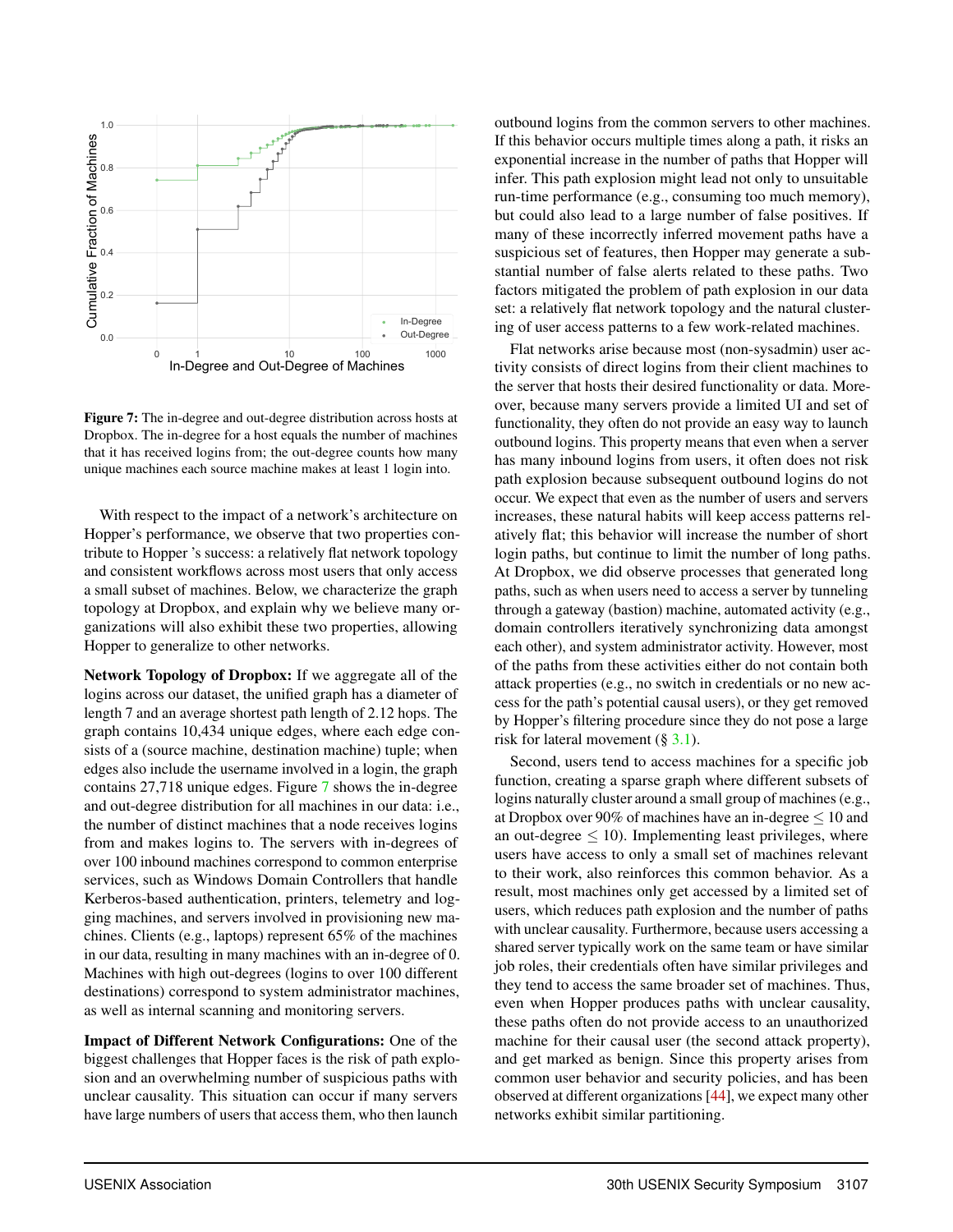Hopper's Causality Time Threshold: Hopper uses a timebased threshold, equal to the maximum remote session duration at an organization, to help infer when logins form a movement path  $(\S$  5). We discussed this session duration with the security teams of multiple companies, and all of them implement a similar length policy for remote login sessions (e.g., ssh and RDP), based on commonly-adopted, best-practice recommendations [14], and in some cases compliance and cyber-insurance guidelines [7,21,26]. Additionally, even if we doubled the 24-hour threshold that Hopper used in our evaluation, Hopper achieves an 89.9% detection (true positive) rate while generating an average of 9 false alarms / day.

## 8.3 Extending Hopper

To further improve Hopper's performance, future work could explore prioritizing paths that involve particularly sensitive credentials or machines. For example, Hopper could assign a higher anomaly score to any path that accesses a sensitive machine (specified by an organization). Similarly, Hopper could prioritize paths where the causal user elevates themselves to an administrator account over the course of the path's logins.

Complementary work uses system logs to detect suspicious host activity that aligns with attacker behavior enumerated in the MITRE ATT&CK framework [18, 24, 25, 38]. Organizations could combine these approaches with Hopper to gain insight into both malicious host activity as well as suspicious (lateral) movement between hosts.

Finally, Hopper would generate fewer false positives if it more precisely inferred causally-linked logins. Future work could explore how drawing upon additional data sets, such as network traffic or host logs, could enable more accurate causal inference. For example, to determine which inbound login caused an outbound login, Hopper could analyze the inbound versus outbound network flows across the candidate logins to pinpoint pairs with overlapping timing and flow sizes.

## 9 Conclusion

This paper presented Hopper, a system that develops a graphical model of enterprise logins to detect lateral movement. On a 15-month enterprise data set, Hopper detected 94.5% of realistic attack scenarios at a false positive rate of 0.0012. These results illustrate the power of a causal understanding of the movement paths that users make between *internal* enterprise machines. By identifying which logins belong to the same logical movement path and the user responsible for initiating each path, Hopper can identify a diverse range of attacks while generating  $8\times$  fewer false positives than prior state-ofthe-art. Although common authentication logs make inferring precise causality difficult, Hopper's use of specification-based anomaly detection — selectively applying anomaly detection only in cases of high uncertainty — enables our approach to achieve good detection performance.

### Acknowledgements

We thank Dropbox's security team for supporting this research, and John Cramb in particular for his help conducting the red team exercise. This work was supported in part by the Hewlett Foundation through the Center for Long-Term Cybersecurity, NSF grants CNS-1237265 and CNS-1705050, an NSF GRFP Fellowship, the UCSD CSE Postdoctoral Fellows program, the Irwin Mark and Joan Klein Jacobs Chair in Information and Computer Science (UCSD), by generous gifts from Google and Facebook, and operational support from the UCSD Center for Networked Systems.

## References

- [1] Russ Allbery. remctl: Remote authenticated command execution. https://github.com/rra/remctl, 2018.
- [2] Atul Bohara, Mohammad A Noureddine, Ahmed Fawaz, and William H Sanders. An unsupervised multi-detector approach for identifying malicious lateral movement. In IEEE Symposium on Reliable Distributed Systems (SRDS), 2017.
- [3] Xander Bouwman, Harm Griffioen, Jelle Egbers, Christian Doerr, Bram Klievink, and Michel van Eeten. A different cup of TI? the added value of commercial threat intelligence. In USENIX Security Symposium, 2020.
- [4] Benjamin Bowman, Craig Laprade, Yuede Ji, and H. Howie Huang. Detecting lateral movement in enterprise computer networks with unsupervised graph AI. In International Symposium on Research in Attacks, Intrusions and Defenses (RAID), 2020.
- [5] CERT. Advanced persistent threat activity targeting energy and other critical infrastructure sectors. https:// www.us-cert.gov/ncas/alerts/TA17-293A, 2017.
- [6] Cisco. What is network segmentation? https://www.cisco.com/c/en/us/products/ security/what-is-network-segmentation.html, 2019.
- [7] PCI Security Standards Council. PCI DSS Prioritized Approach for PCI DSS 3.2. https://www.pcisecuritystandards.org/ documents/Prioritized-Approach-for-PCI\_DSSv3\_2.pdf?agreement=true&time=1469037392985, 2016. Section 8.1.8.
- [8] CrowdStrike. Lateral movement. https://www. crowdstrike.com/epp-101/lateral-movement/, Sep 2019.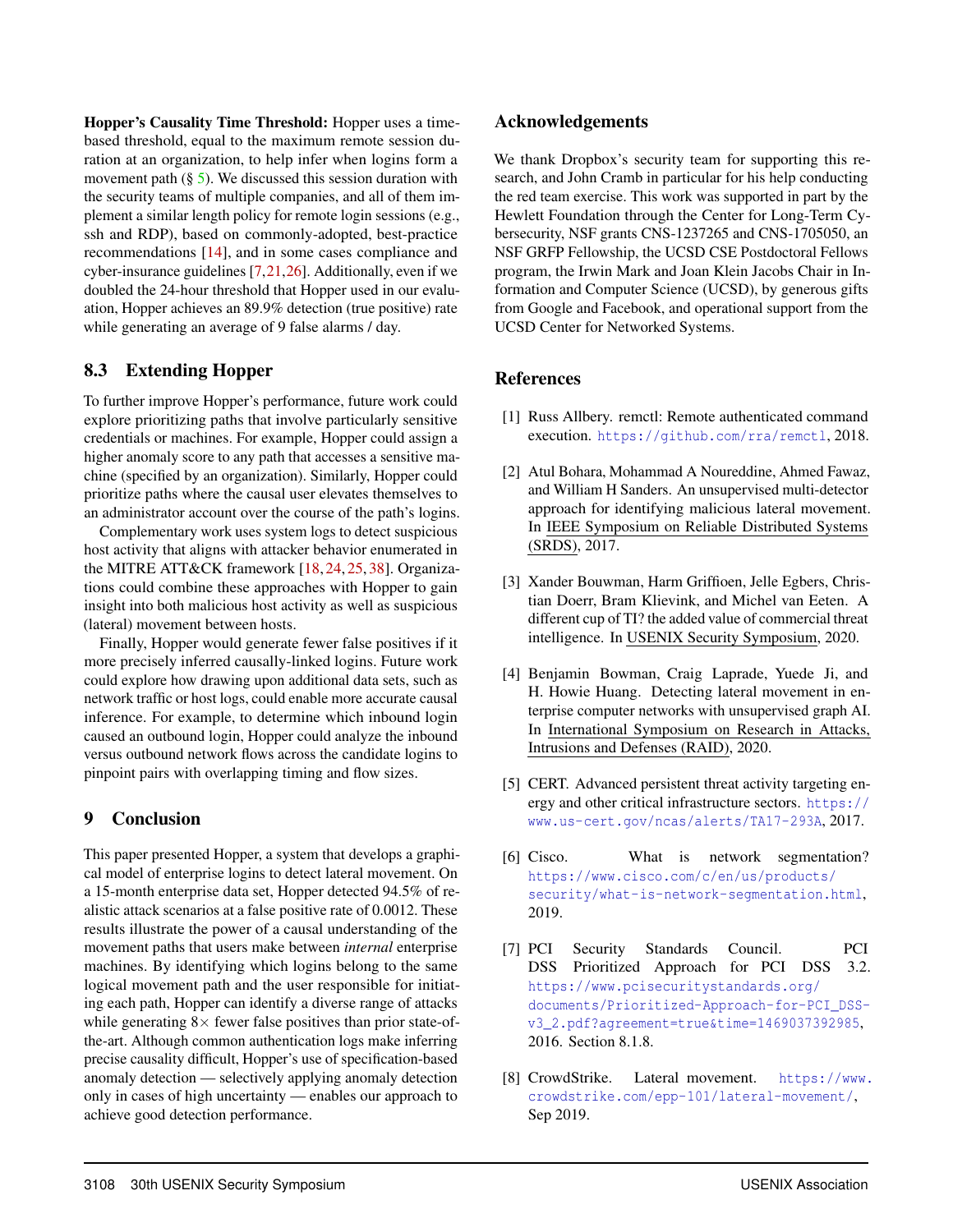- [9] Assaf Dahan. Operation cobalt kitty. https: //www.cybereason.com/blog/operation-cobaltkitty-apt, 2017.
- [10] John Dunagan, Alice X Zheng, and Daniel R Simon. Heat-ray: combating identity snowball attacks using machinelearning, combinatorial optimization and attack graphs. In ACM Symposium on Operating Systems Principles (SOSP), 2009.
- [11] Jim Finkle and Susan Heavey. Target says it declined to act on early alert of cyber breach. http://www.reuters.com/article/us-targetbreach-idUSBREA2C14F20140313, Mar 2014.
- [12] Scott Freitas, Andrew Wicker, Duen Horng Chau, and Joshua Neil. D2M: Dynamic Defense and Modeling of Adversarial Movement in Networks. In SIAM International Conference on Data Mining, 2020.
- [13] Sergiu Gatlan. Microsoft shares tactics used in human-operated ransomware attacks. https://www.bleepingcomputer.com/news/ security/microsoft-shares-tactics-usedin-human-operated-ransomware-attacks/, Mar 2020.
- [14] Paul A. Grassi, Elaine M. Newton, Ray A. Perlner, Andrew R. Regenscheid, James L. Fenton, William E. Burr, Justin P. Richer, Naomi B. Lefkovitz, Yee-Yin Choong, Kristen K. Greene, Jamie M. Danker, and Mary F. Theofanos. NIST Special Publication 800-63B: Digital Identity Guidelines. https://doi.org/10.6028/NIST. SP.800-63b, 2017. Section 4.3 – 4.5.
- [15] Robert Hackett. Anthem, a major health insurer, suffered a massive hack. http://fortune.com/2015/02/05/ anthem-suffers-hack/, Feb 2015.
- [16] Aric Hagberg, Nathan Lemons, Alex Kent, and Joshua Neil. Connected Components and Credential Hopping in Authentication Graphs. In International Conference on Signal-Image Technology and Internet-Based Systems, 2014.
- [17] Alexander Hanel. Big game hunting with ryuk: Another lucrative targeted ransomware. https://www.crowdstrike.com/blog/biggame-hunting-with-ryuk-another-lucrativetargeted-ransomware/, Jan 2019.
- [18] Wajih Ul Hassan, Adam Bates, and Daniel Marino. Tactical provenance analysis for endpoint detection and response systems. In IEEE Symposium on Security & Privacy, 2020.
- [19] Wajih Ul Hassan, Mohammad A Noureddine, Pubali Datta, and Adam Bates. Omegalog: High-fidelity attack investigation via transparent multi-layer log analysis. In Network and Distributed System Security Symposium, 2020.
- [20] Sarah Hawley, Ben Read, Cristiana Brafman-Kittner, Nalani Fraser, Andrew Thompson, Yuri Rozhansky, and Sanaz Yashar. APT39: An iranian cyber espionage group focused on personal information. https://www.fireeye.com/blog/threatresearch/2019/01/apt39-iranian-cyberespionage-group-focused-on-personalinformation.html, Jan 2019.
- [21] HIPAA. HIPAA: 45 CFR § 164.312: Technical safeguards. https://www.law.cornell.edu/cfr/text/ 45/164.312, 2013. Section 164.312(a)(2)(iii).
- [22] Grant Ho, Mayank Dhiman, Devdatta Akhawe, Vern Paxson, Stefan Savage, Geoffrey M. Voelker, and David Wagner. Hopper: Modeling and Detecting Lateral Movement (Extended Report). In arXiv, 2021.
- [23] Grant Ho, Aashish Sharma, Mobin Javed, Vern Paxson, and David Wagner. Detecting credential spearphishing in enterprise settings. In USENIX Security Symposium, 2017.
- [24] Md Nahid Hossain, Sanaz Sheikhi, and R Sekar. Combating dependence explosion in forensic analysis using alternative tag propagation semantics. In IEEE Symposium on Security & Privacy, 2020.
- [25] Md Nahid Hossain, Junao Wang, Ofir Weisse, R Sekar, Daniel Genkin, Boyuan He, Scott D Stoller, Gan Fang, Frank Piessens, and Evan Downing. Dependencepreserving data compaction for scalable forensic analysis. In USENIX Security Symposium, 2018.
- [26] IRS. Safeguard Security Report. https: //www.irs.gov/pub/irs-utl/irs\_safeguards\_ annotated\_ssr\_template.pdf, 2014. Section 9.3.1.
- [27] Alexander D Kent, Lorie M Liebrock, and Joshua C Neil. Authentication graphs: Analyzing user behavior within an enterprise network. Computers & Security, 2015.
- [28] Robert M. Lee, Michael J. Assante, and Tim Conway. Analysis of the cyber attack on the ukrainian power grid. https://ics.sans.org/media/E-ISAC\_SANS\_Ukraine\_DUC\_5.pdf, Mar 2016.
- [29] Fucheng Liu, Yu Wen, Dongxue Zhang, Xihe Jiang, Xinyu Xing, and Dan Meng. Log2vec: A Heterogeneous Graph Embedding Based Approach for Detecting Cyber Threats within Enterprise. In ACM Conference on Computer and Communications Security (CCS), 2019.